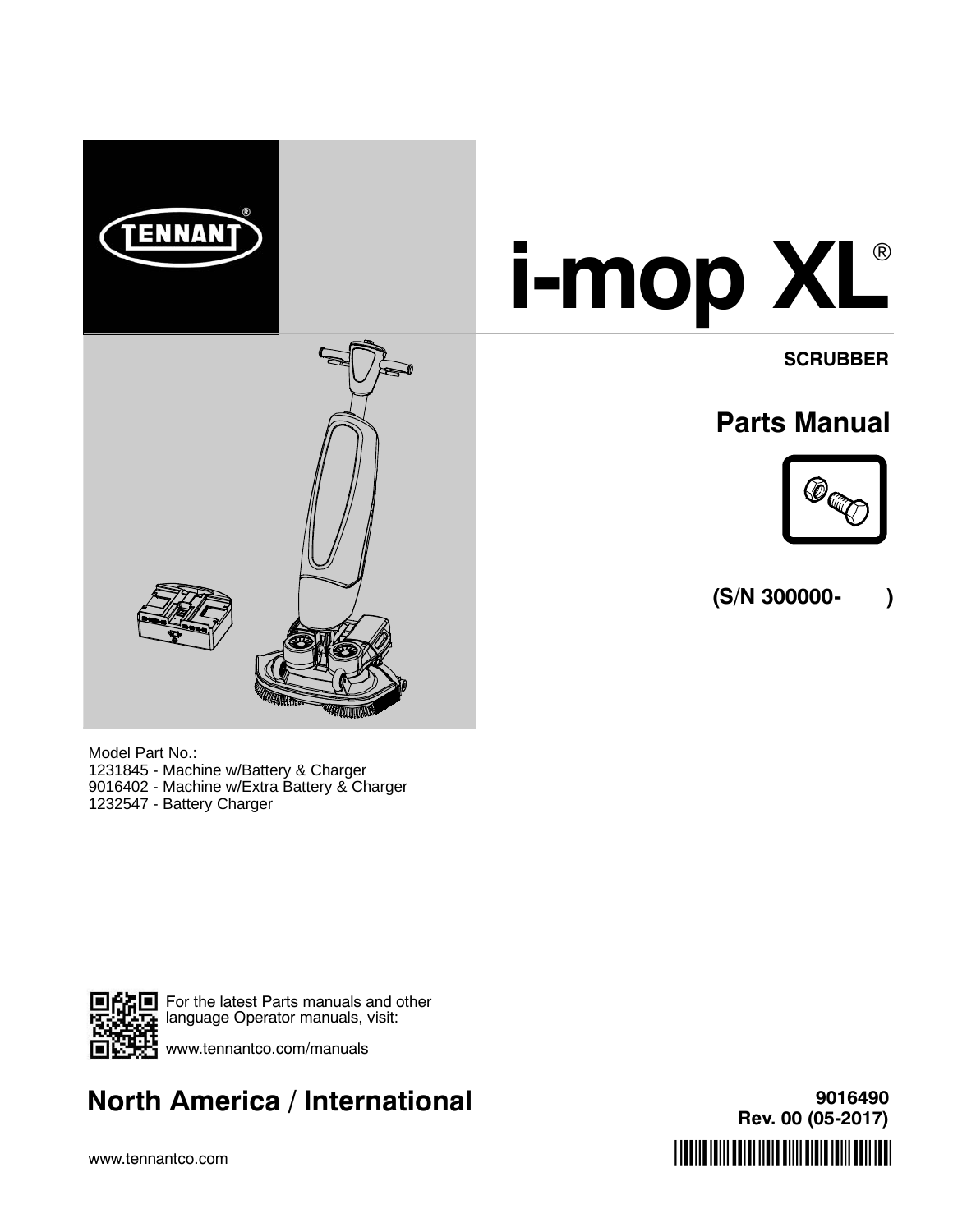

#### **HOW TO ORDER PARTS - See diagram above**

Only use TENNANT Company supplied or equivalent parts. Parts and supplies may be ordered online, by phone, by fax or by mail.

**C**

Follow the steps below to ensure prompt delivery.

- 1. **(A)** Identify the machine model.
- 2. **(B)** Identify the machine serial number from the data label.
- 3. **(C)** Ensure the proper serial number is used from the parts list.
- 4. Identify the part number and quantity. Do not order by page or reference numbers.
- 5. Provide your name, company name, customer ID number, billing and shipping address, phone number and purchase order number.
- 6. Provide detail shipping instructions.
	- **(D)**  $\nabla$  identifies an assembly
		- $\triangle$  identifies parts included in assembly

#### **Tennant Company**

PO Box 1452 Minneapolis, MN 55440 USA Phone: (800) 553- 8033 www.tennantco.com

Specifications and parts are subject to change without notice.

Copyright © 2017 TENNANT Company, Printed in U.S.A.

| Please fill out at time of installation for |
|---------------------------------------------|
| future reference.                           |

Model No. -

Serial No. - \_\_\_\_\_

Machine Options -

Sales Rep. - \_\_

Sales Rep. phone no. -

Customer ID Number -

Installation Date -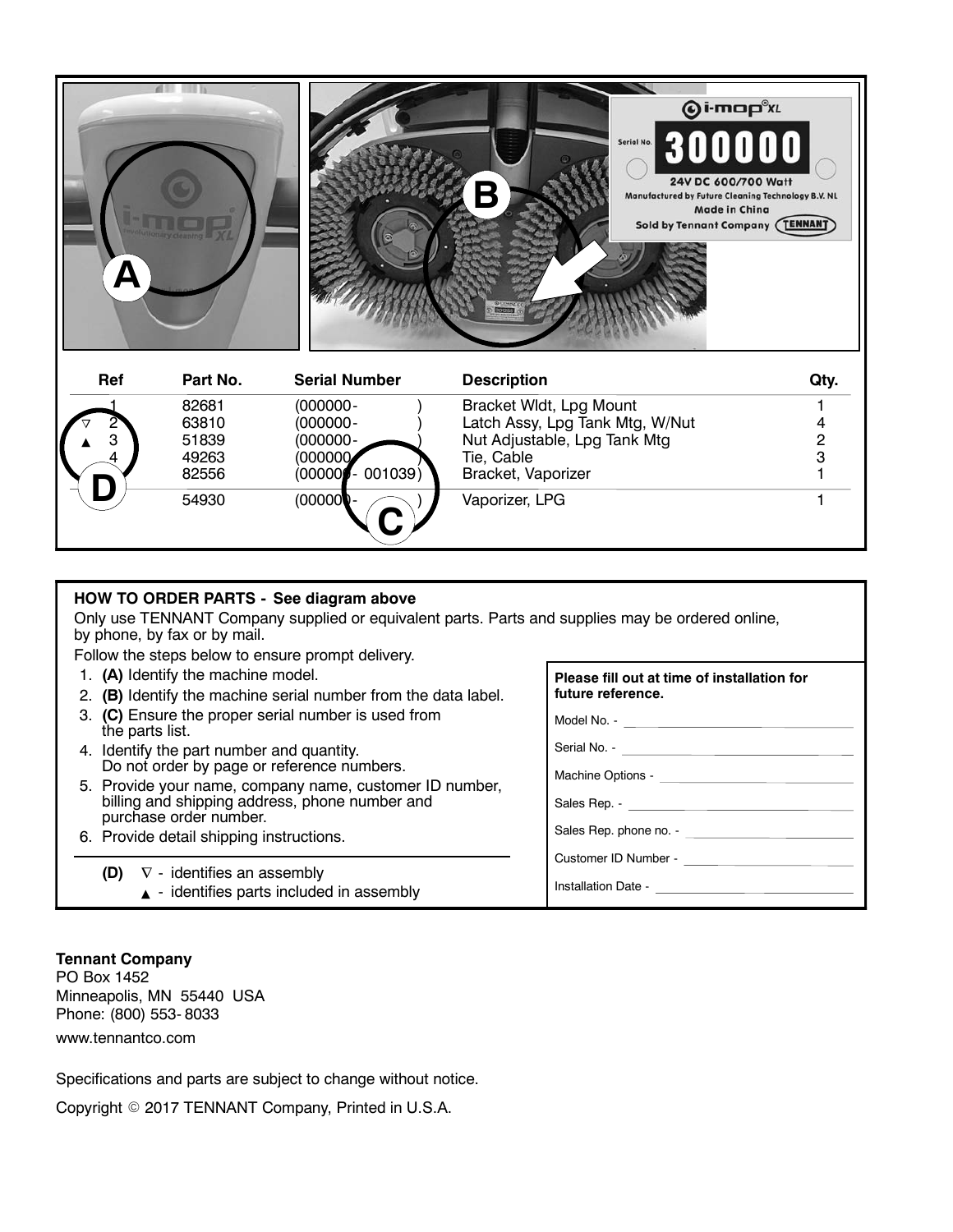# **STANDARD PARTS**

| <b>GENERAL RECOMMENDED MAINTENANCE</b> |    |
|----------------------------------------|----|
|                                        | 5  |
| HANDLE ASSEMBLY                        | 6  |
| HANDLE ASSEMBLY - CONT'D               | 8  |
| CONTROL CONSOLE ASSEMBLY               | 10 |
| CLEAN WATER TANK ASSEMBLY              | 12 |
| DIRTY WATER TANK ASSEMBLY              | 14 |
| SCRUB HEAD ASSEMBLY                    | 16 |
| BRUSH DRIVER ASSEMBLY                  | 18 |
| PAD DRIVER ASSEMBLY                    | 20 |
| SQUEEGEE ASSEMBLY                      | 22 |
| MAIN LEVER ASSEMBLY                    | 24 |
| BATTERY PACK ASSEMBLY                  | 26 |
| BATTERY CHARGER ASSEMBLY               | 28 |
| ELECTRICAL DIAGRAM                     | 30 |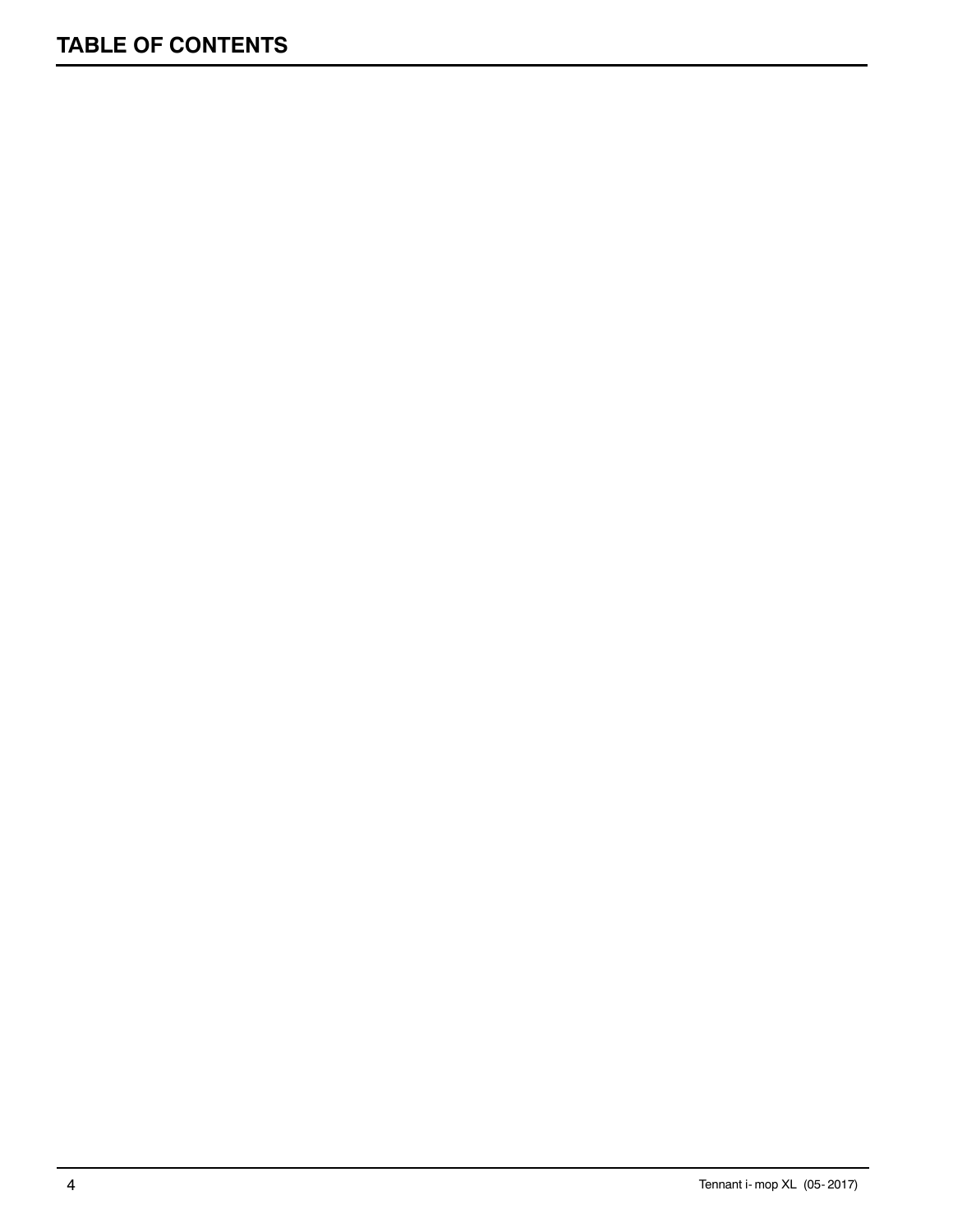| Part No. | <b>Serial Number</b> | <b>Description</b>                                           | Qty.           |
|----------|----------------------|--------------------------------------------------------------|----------------|
| 1232637  | (300000-             | Pad Kit, Red (Washing Pad) (Set of 2)                        | 2              |
| 1232638  | (300000-             | Pad Kit, Wht (Washing Pad) (Set of 2)                        | $\overline{c}$ |
| 1232639  | (300000-             | Pad Kit, Grn (Washing Pad) (Set of 2)                        | $\overline{c}$ |
| 1232640  | (300000-             | Pad Kit, Blue (Scrubbing Pad) (Set of 2)                     | $\overline{c}$ |
| 1232636  | (300000-             | Pad Kit, Blk (Scrubbing Pad) (Set of 2)                      | $\overline{c}$ |
| 1232645  | $(300000 -$          | Pad Kit, Yellow [Twister]                                    | $\overline{2}$ |
|          |                      | (Diamond Polishing Pad) (Set of 2)                           |                |
| 1232647  | $(300000 -$          | Pad Kit, Orange [Twister]                                    | $\overline{2}$ |
|          |                      | (Diamond Polishing Pad) (Set of 2)                           |                |
| 1232648  | $(300000 -$          | Pad Kit, Blue [Twister]                                      | $\overline{2}$ |
|          |                      | (Diamond Polishing Pad) (Set of 2)                           |                |
| 1232649  | (300000-             | Pad Kit, Green [Twister]                                     | 2              |
|          |                      | (Diamond Polishing Pad) (Set of 2)                           |                |
| 1232650  | $(300000 -$          | Pad Kit, White [Twister]                                     | $\overline{c}$ |
|          |                      | (Diamond Polishing Pad) (Set of 2)                           |                |
| 1232651  | $(300000 -$          | Pad Kit, Red [Twister]<br>(Diamond Polishing Pad) (Set of 2) | $\overline{2}$ |
| 1232627  | (300000-             | Squeegee Kit, Front                                          |                |
| 1232629  | $(300000 -$          | Squeegee Kit, Rear (Standard)                                | 1              |
| 1232635  | (300000-             | Squeegee Kit, Rbr, Oil-Rstn (Option)                         |                |
| 1232579  | (300000-             | Motor, Brush, Rh                                             |                |
| 1232582  | $(300000 -$          | Motor, Brush, Lh                                             |                |
| 1232669  | (300000-             | Circuitboard, Cntrl                                          |                |
| 1232670  | (300000-             | Circuitboard, Cntrl, Bat                                     |                |
| 1232482  | (300000-             | Valve Assy, Copper, W/ Connectors                            |                |
|          |                      | (Includes Fixation Plate and Mounting Screws)                |                |
| 1232481  | $(300000 -$          | Connector Assy, Upt, Sigar                                   | 1.             |
|          |                      | (Includes Clip and Mounting Screw)                           |                |
| 1232673  | (300000-             | Caster Assy, Sqge                                            | 3              |
| 1232674  | (300000-             | Fan, Vac (Includes Seals)                                    | 1              |
| 1232675  | (300000-             | Cover, Brush, Motor                                          | 1              |
| 1232590  | (300000-             | Hinge Assy, Lever                                            |                |
| 1232698  | (300000-             | Transport Kit, Caster, Rh                                    |                |
| 1232700  | (300000-             | Transport Kit, Caster, Lh                                    |                |
| 1232676  | (300000-             | Clip, Retaining, Tank                                        |                |
| 1232519  | (300000-             | Coupling, Water                                              |                |
| 1232677  | (300000-             | Connector, Hose, Sqge                                        |                |
| 1232684  | (300000-             | Knob, Cntrl (Silver)                                         |                |
| 1232686  | (300000-             | Decal, Instr                                                 |                |
| 1232587  | (300000-             | Hose Assy, Stretch                                           | 1              |
| 1232492  | (300000-             | Filter Assy, Foam                                            | 1              |

# **GENERAL RECOMMENDED MAINTENANCE ITEMS**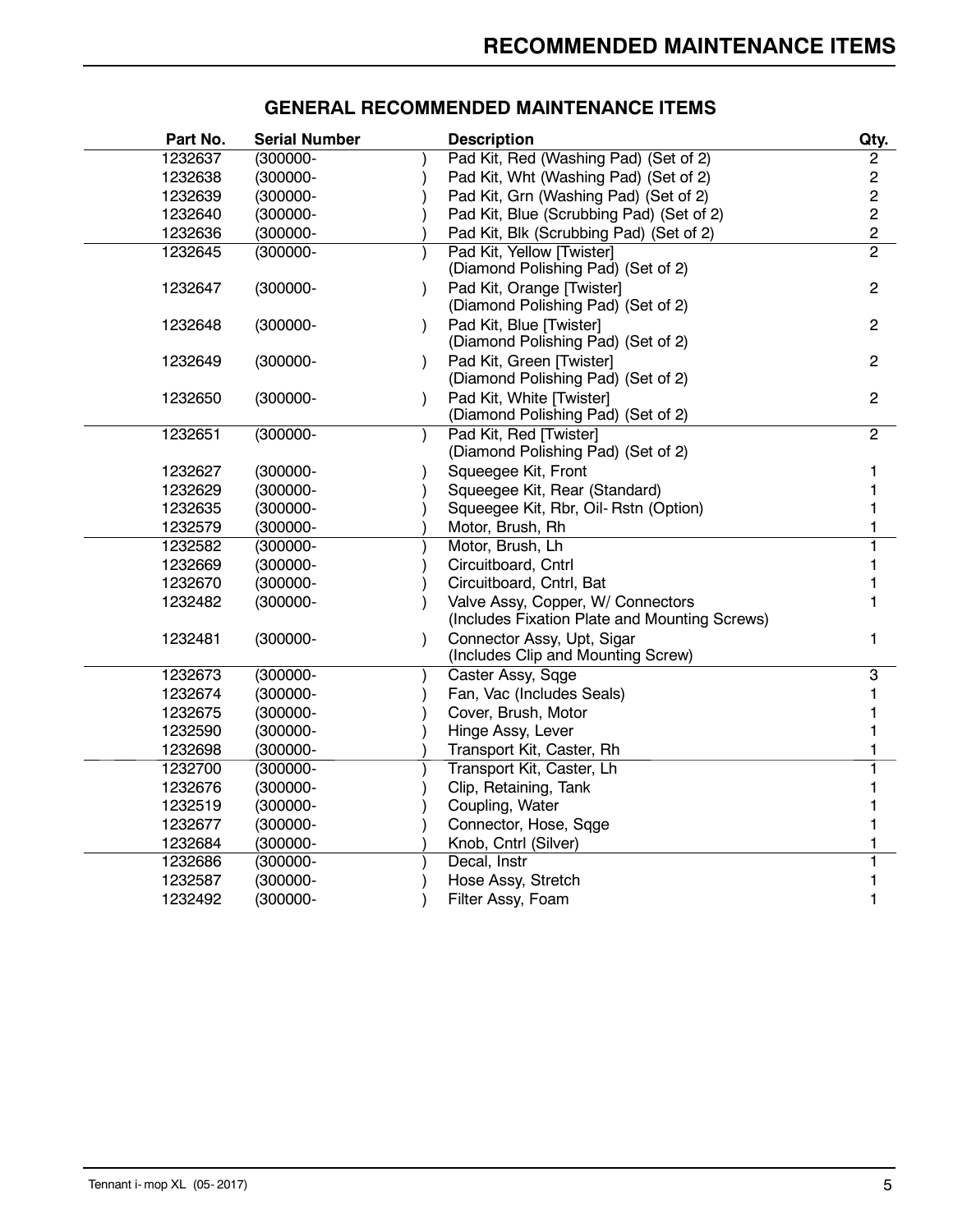![](_page_5_Figure_1.jpeg)

**HANDLE ASSEMBLY**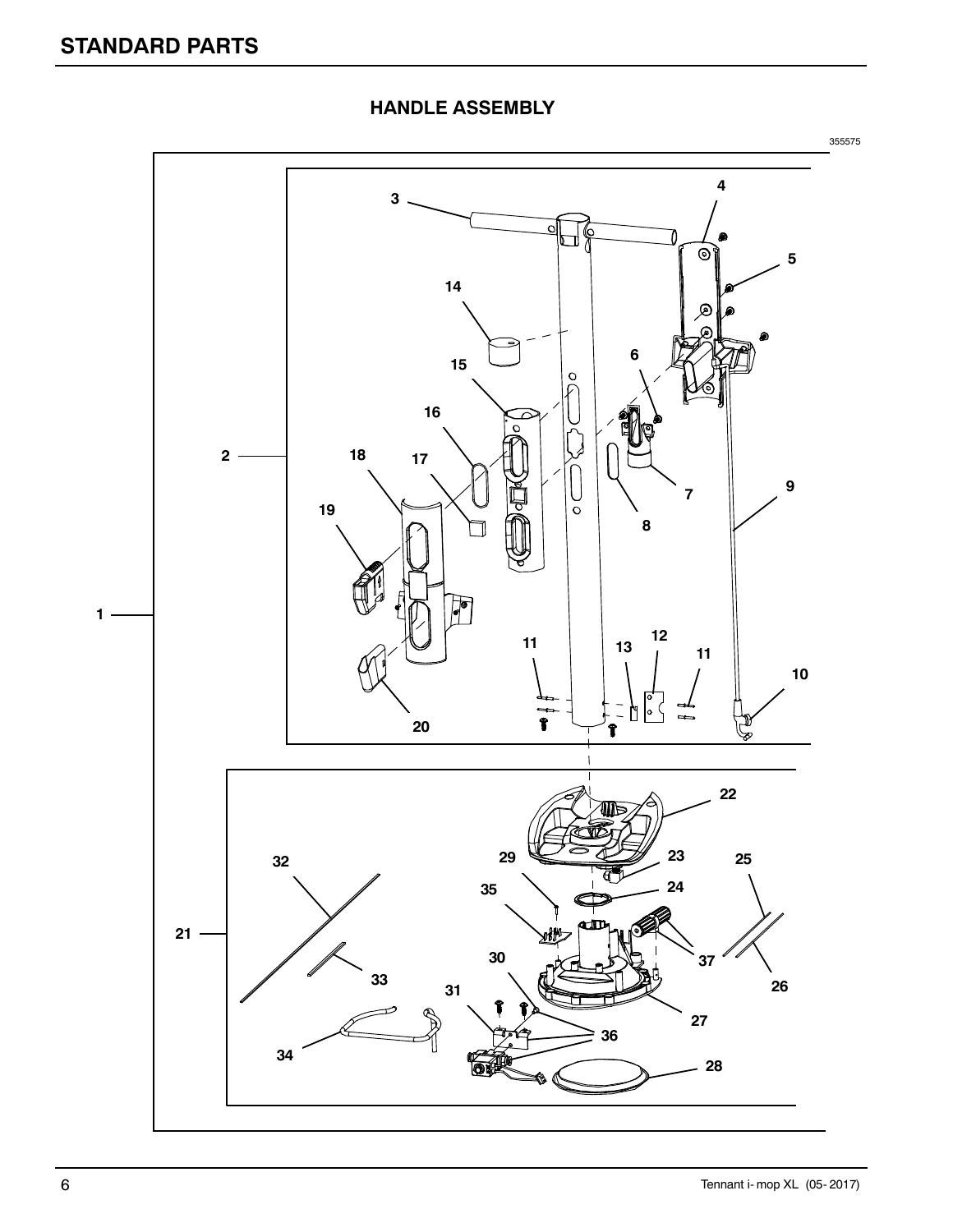|                            | Ref. | Part No. | <b>Serial Number</b> | <b>Description</b>                                                  | Qty.           |
|----------------------------|------|----------|----------------------|---------------------------------------------------------------------|----------------|
| $\overline{\nabla}$        | 1    | 1232443  | $(300000 -$          | Tube Assy, Inlet                                                    |                |
| $\blacktriangle \! \nabla$ | 2    | 1232708  | (300000-             | Tube Widt, Inlet (Includes Items #2-20 Only)                        |                |
| ▲▲                         | 3    | N/A      | (300000-             | Assy Inlet Tube Welding                                             |                |
| ▲▲                         | 4    | N/A      | (300000-             | <b>Tank Holder Rear</b>                                             |                |
| ▲▲                         | 5    | N/A      | (300000-             | Screw Wn 5451 50x25 Ejot Delta Pt                                   | 10             |
| ▲▲                         | 6    | N/A      | (300000-             | Screw Wn 5451 25x10 Ejot Delta Pt                                   | $\overline{c}$ |
| ▲▲                         | 7    | N/A      | (300000-             | <b>Stretch Hose Connector</b>                                       |                |
| ▲▲                         | 8    | N/A      | (300000-             | <b>Gasket For Hose Connector</b>                                    |                |
| ▲▲                         | 9    | 1232494  | (300000-             | Cable, Connector, Cntrl [Utp]                                       |                |
| ▲▲                         | 10   | N/A      | (300000-             | Power Cable Guiding Rubber                                          |                |
| <b>AA</b>                  | 11   | N/A      | (300000-             | Rivet With Dia. 5mm & Length 10mm                                   | 4              |
| ▲▲                         | 12   | N/A      | (300000-             | <b>Sealing Pressure Plate</b>                                       |                |
| ▲▲                         | 13   | N/A      | $(300000 -$          | Sealing Rubber Sheet Al Tube                                        |                |
| ▲▲                         | 14   | N/A      | (300000-             | End Cap Inlet Tube                                                  |                |
| ▲▲                         | 15   | N/A      | (300000-             | <b>Dirty Compartment Seal</b>                                       |                |
| ▲▲                         | 16   | N/A      | (300000-             | O- ring Wire Dia. 3mm, Od 46mm                                      |                |
| <b>AA</b>                  | 17   | N/A      | (300000-             | Magnet Top Unit Small 20x20x10mm                                    |                |
| ▲▲                         | 18   | N/A      | (300000-             | <b>Tank Holder Front</b>                                            |                |
| ▲▲                         | 19   | 1232492  | $(300000 -$          | Filter Assy, Foam                                                   |                |
| ▲▲                         | 20   | N/A      | (300000-             | Transparent Plastic Deflector Dirty Tank                            |                |
| $\blacktriangle \! \nabla$ | 21   | 1232710  | $(300000 -$          | Motor Kit, Top (Includes Items #22-36 Only)                         |                |
| ▲▲                         | 22   | N/A      | (300000-             | Motor Unit Top                                                      |                |
| ▲▲                         | 23   | N/A      | (300000-             | Angle Metal Connector                                               |                |
| ▲▲                         | 24   | N/A      | (300000-             | Motor Unit Frame Rubber                                             |                |
| ▲▲                         | 25   | N/A      | (300000-             | 187 Terminal + Wire 14awg Red, L=280mm 250 Terminal                 |                |
| $\triangle \triangle$      | 26   | N/A      | (300000-             | 187 Terminal + Wire 14awg Blk, L=280mm 250 Terminal                 |                |
| ▲▲                         | 27   | N/A      | (300000-             | Motor Unit Frame                                                    |                |
| ▲▲                         | 28   | N/A      | $(300000 -$          | Vacuum Motor Sealing Top                                            |                |
| ▲▲                         | 29   | N/A      | (300000-             | Screw M3x12 Crosshead Selftapping BI- ni Sst                        | 2              |
| ▲▲                         | 30   | N/A      | (300000-             | Screw Counter Sunk Bolt M4x10 Stainless Steel                       | 2              |
| ▲▲                         | 31   | N/A      | (300000-             | Megnetic Ventil Fixation Plate Stainless Steel                      |                |
| <b>AA</b>                  | 32   | N/A      | (300000-             | Sealing Gasket Eva 3x1.5x593mm                                      |                |
| ▲▲                         | 33   | N/A      | $(300000 -$          | Sealing Gasket Eva 4x2.5x150mm                                      |                |
| ▲▲                         | 34   | N/A      | $(300000 -$          | Water Channel Dia. 6mm L:225mm                                      |                |
| ▲                          | 35   | 1232486  | $(300000 -$          | Circuitboard, Valve                                                 |                |
| ▲                          | 36   | 1232482  | $(300000 -$          | Valve Assy, Copper, W/ Connectors<br>(Includes Items #30 & 31 Only) |                |
|                            | 37   | 1232481  | $(300000 -$          | Connector Assy, Upt, Sigar<br>(Includes Clip and Mounting Screw)    |                |

#### **HANDLE ASSEMBLY**

 $\nabla$  ASSEMBLY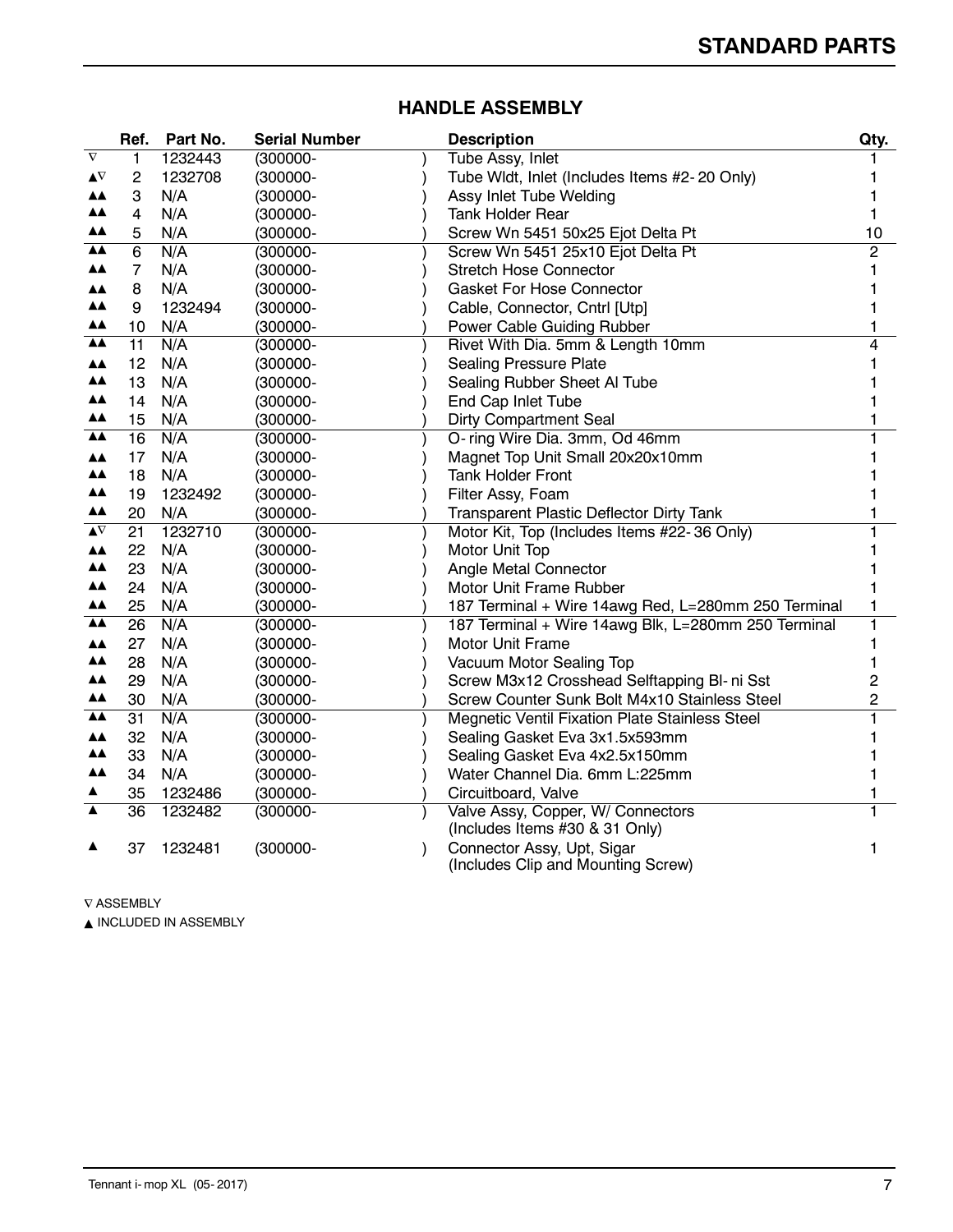![](_page_7_Figure_1.jpeg)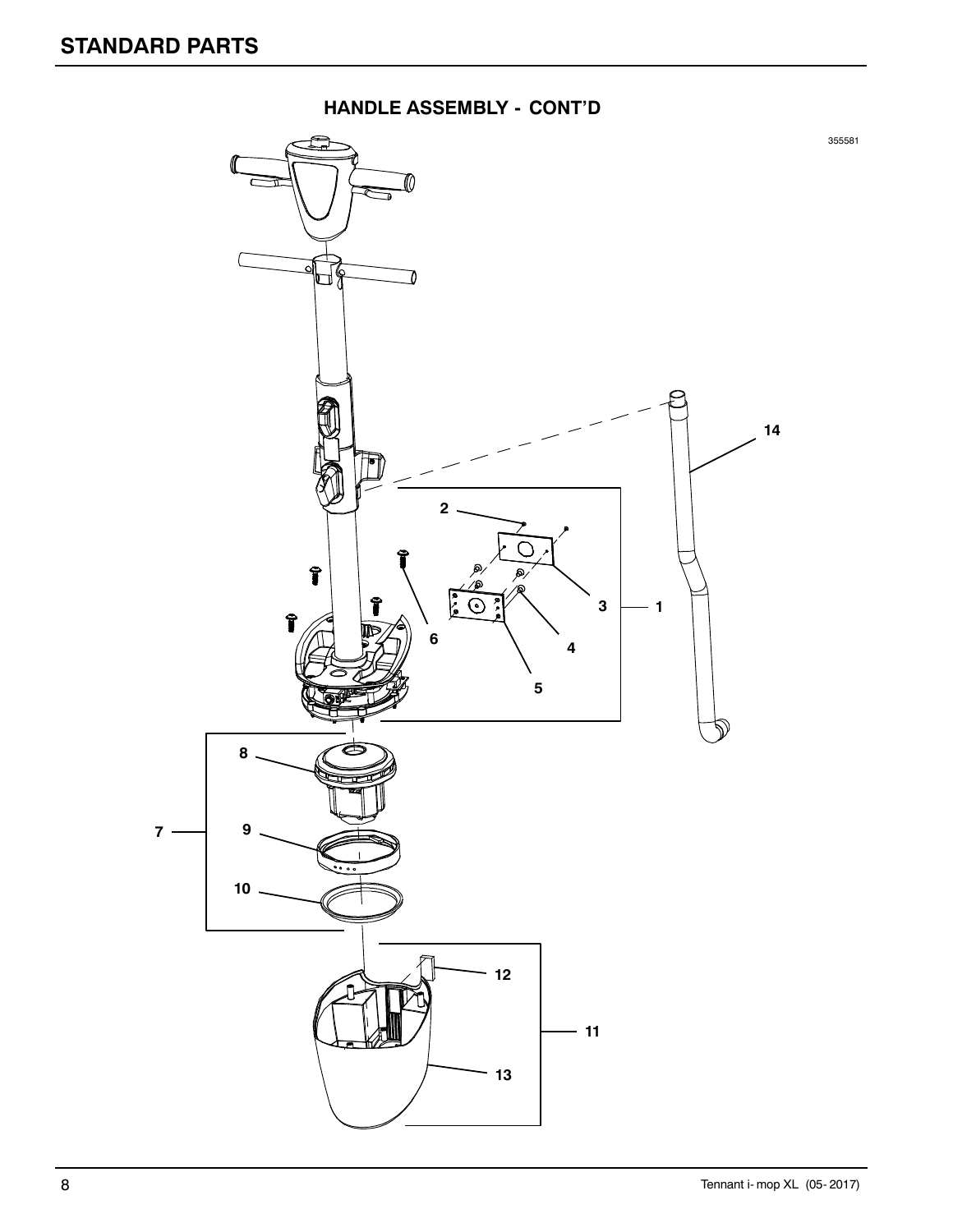|                  | Ref. | Part No. | <b>Serial Number</b> | <b>Description</b>                              | Qty. |
|------------------|------|----------|----------------------|-------------------------------------------------|------|
| $\nabla$         |      | 1232694  | (300000-             | Hinge Kit, Lever                                |      |
|                  | 2    | N/A      | (300000-             | Count Sunk Screw N3.5x13 Philips Head           |      |
|                  | 3    | N/A      | (300000-             | Plastic Plate For Hinge Welding Assy            |      |
|                  | 4    | N/A      | (300000-             | Counter Sunk Head Cap Screw M6x12 w/ Nylok Glue |      |
|                  | 5.   | N/A      | (300000-             | Hinge Welding Assy Top Unit                     |      |
|                  | 6    | N/A      | (300000-             | Screw M4x12                                     |      |
| $\nabla$         |      | 1232674  | (300000-             | Fan. Vac                                        |      |
| ▲                | 8    | N/A      | (300000-             | Domel Vacuum Cleaner Motor                      |      |
|                  | 9    | N/A      | (300000-             | Vac Motor Sealing Support                       |      |
| ▲                | 10   | N/A      | (300000-             | Vac Motor Sealing Bottom                        |      |
| $\nabla$         | 11   | 1232711  | (300000-             | Cover Kit, Fan                                  |      |
| ▲                | 12   | N/A      | (300000-             | Magnet Top Unit                                 |      |
| $\blacktriangle$ | 13   | N/A      | (300000-             | <b>Motor Unit Cover</b>                         |      |
|                  | 14   | 1232587  | (300000-             | Hose Assy, Stretch                              |      |

#### **HANDLE ASSEMBLY - CONT'D**

 $\nabla$  ASSEMBLY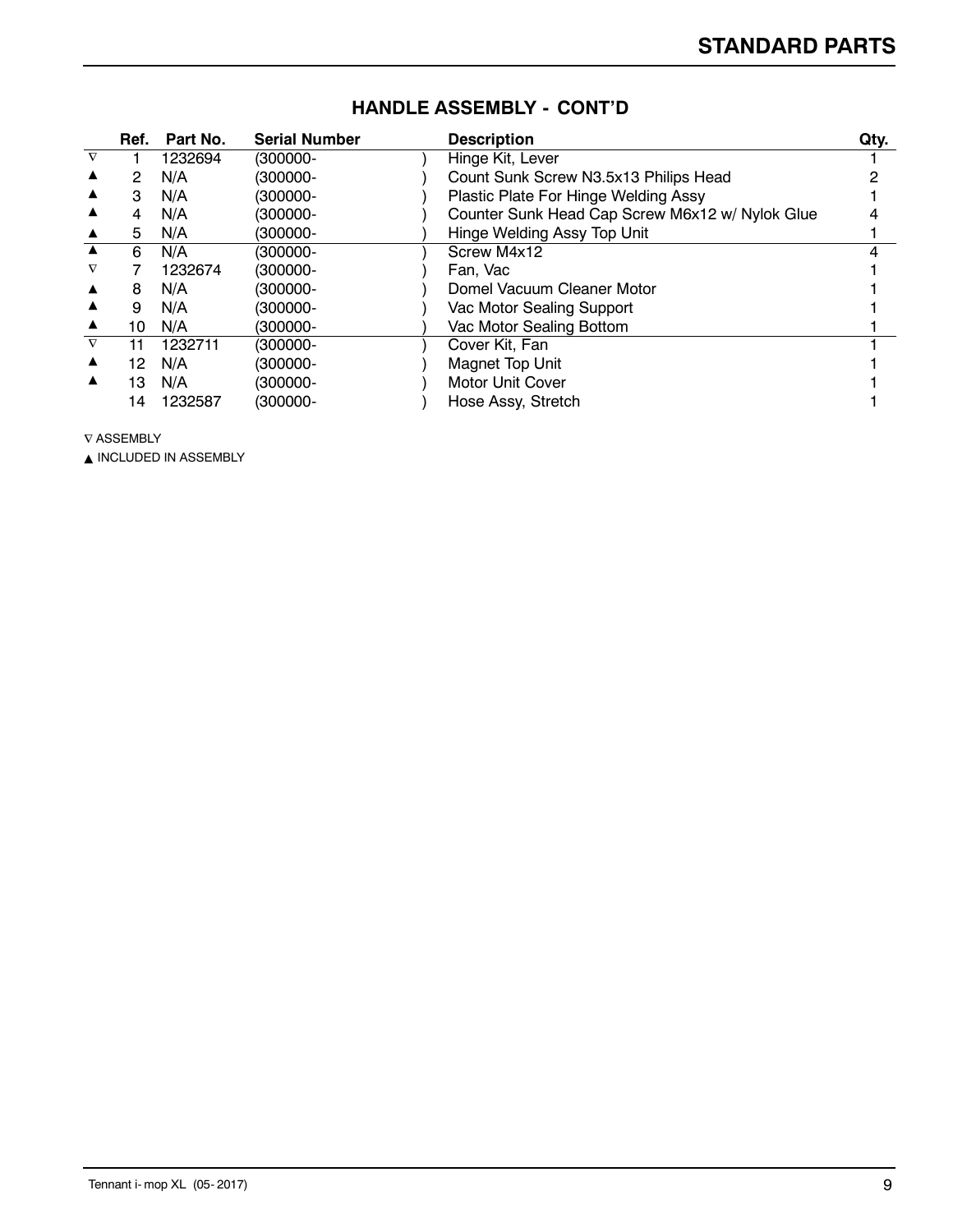![](_page_9_Figure_1.jpeg)

# **CONTROL CONSOLE ASSEMBLY**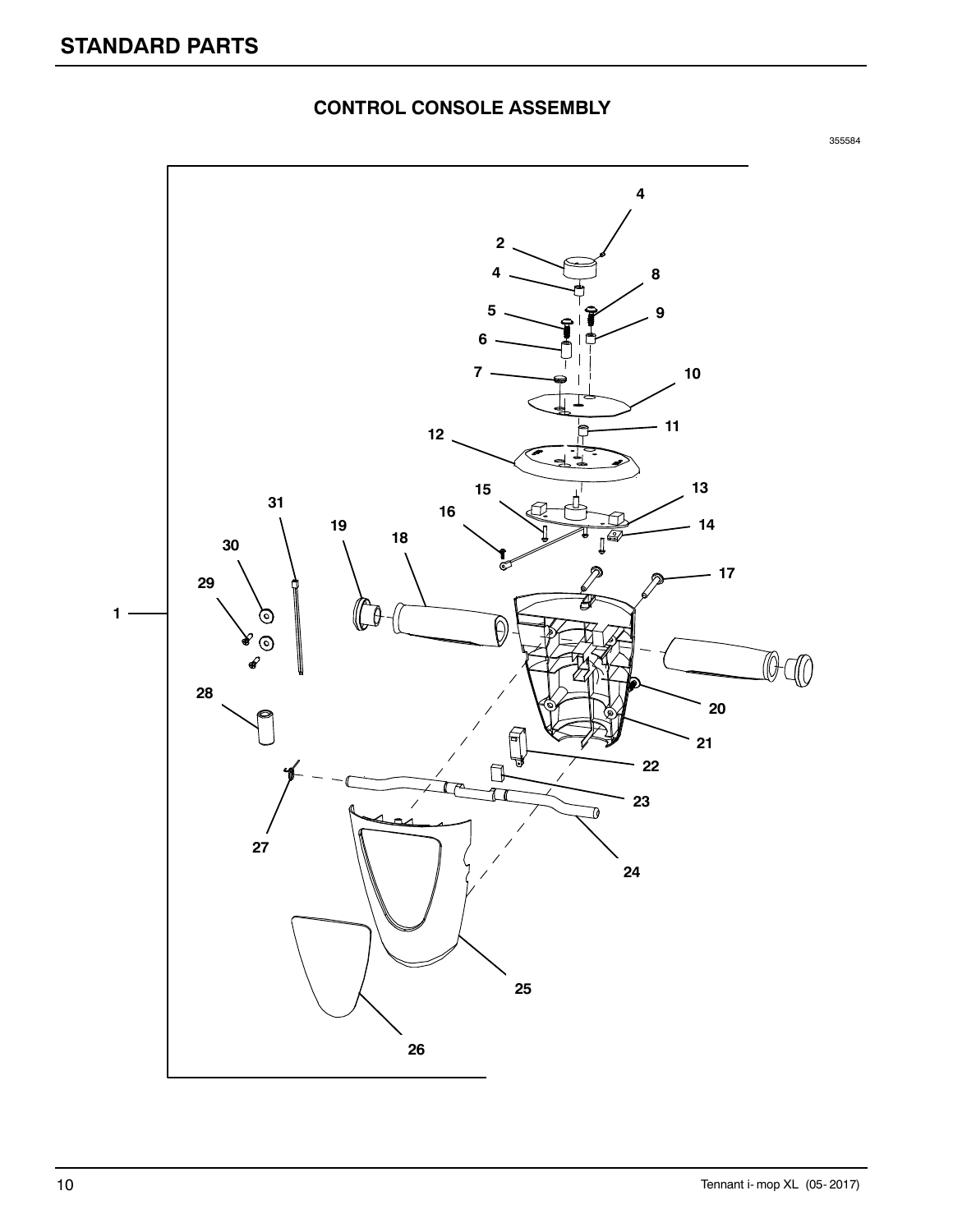|                  | Ref.           | Part No. | <b>Serial Number</b> | <b>Description</b>                                  | Qty. |
|------------------|----------------|----------|----------------------|-----------------------------------------------------|------|
| $\nabla$         |                | 1232438  | (300000-             | Control Assy, Unit                                  |      |
|                  | 2              | 1232684  | $(300000 -$          | Knob, Cntrl                                         |      |
|                  | 3              | N/A      | (300000-             | Hexagon Socket Set Screw M4 x 8                     |      |
|                  | 4              | N/A      | (300000-             | <b>Fixation Insert Turning Button</b>               |      |
|                  | 5              | N/A      | (300000-             | M4x25 Countersunk Screw Stainless Steel             |      |
|                  | $\overline{6}$ | N/A      | (300000-             | Support Plastic Bush Top Al Sticker Long            |      |
|                  | 7              | N/A      | (300000-             | Rubber Block Water Save Adjustment Hole[A]          |      |
|                  | 8              | N/A      | (300000-             | M4x20 Countersunk Screw Stainless Steel             |      |
|                  | 9              | N/A      | (300000-             | Support Plastic Bush Top Al Sticker Short           |      |
|                  | 10             | 1232686  | (300000-             | Decal, Instr                                        |      |
| $\blacktriangle$ | 11             | N/A      | (300000-             | <b>Water Save Button</b>                            |      |
|                  | 12             | N/A      | (300000-             | Top Housing Control Unit Color: White [A]           |      |
|                  | 13             | 1232669  | (300000-             | Circuitboard, Cntrl                                 |      |
|                  | 14             | N/A      | $(300000 -$          | Switch Wire Clamp, Color: Black                     |      |
|                  | 15             | N/A      | (300000-             | Screw M3x12 Crosshead Selftapping BI- ni Sst        | з    |
| $\blacktriangle$ | 16             | N/A      | (300000-             | Screw 4x10                                          |      |
|                  | 17             | N/A      | (300000-             | Screw M4x35 Crosshead, Standard Thread Sst          | 2    |
|                  | 18             | N/A      | (300000-             | Handle Grip Without Protrusion, Color: Gray (P431C) | 2    |
|                  | 19             | N/A      | $(300000 -$          | End Cap Grip, Color: Blue (P312C)                   | 2    |
|                  | 20             | N/A      | (300000-             | Screw M4x12 Crosshead, Standard Thread Sst          | 2    |
| ▲                | 21             | N/A      | (300000-             | Rear Housing Control Unit Color: White              |      |
|                  | 22             | N/A      | (300000-             | Power Switch Control Unit Omoron                    |      |
|                  | 23             | N/A      | (300000-             | Rubber Block 15x10x5mm Injected                     |      |
|                  | 24             | N/A      | (300000-             | Handle Control Unit Color: Blue                     |      |
|                  | 25             | N/A      | (300000-             | Front Housing Control Unit Color: White             |      |
| ▲                | 26             | N/A      | (300000-             | Assy Al Plate Sticker Imop [Handle]                 |      |
|                  | 27             | N/A      | (300000-             | Spring Switch Lever Dia 0.8mm                       |      |
|                  | 28             | N/A      | $(300000 -$          | <b>Magnet Ring Easy Scrub</b>                       |      |
|                  | 29             | N/A      | (300000-             | Screw Wn 5451 25x10 Ejot Delta Pt                   | 2    |
|                  | 30             | N/A      | (300000-             | Plastic Washer 9x4x1mm                              |      |
|                  | 31             | N/A      | (300000-             | On/Off Switch Wires / L=250mm                       |      |

# **CONTROL CONSOLE ASSEMBLY**

 $\nabla$  ASSEMBLY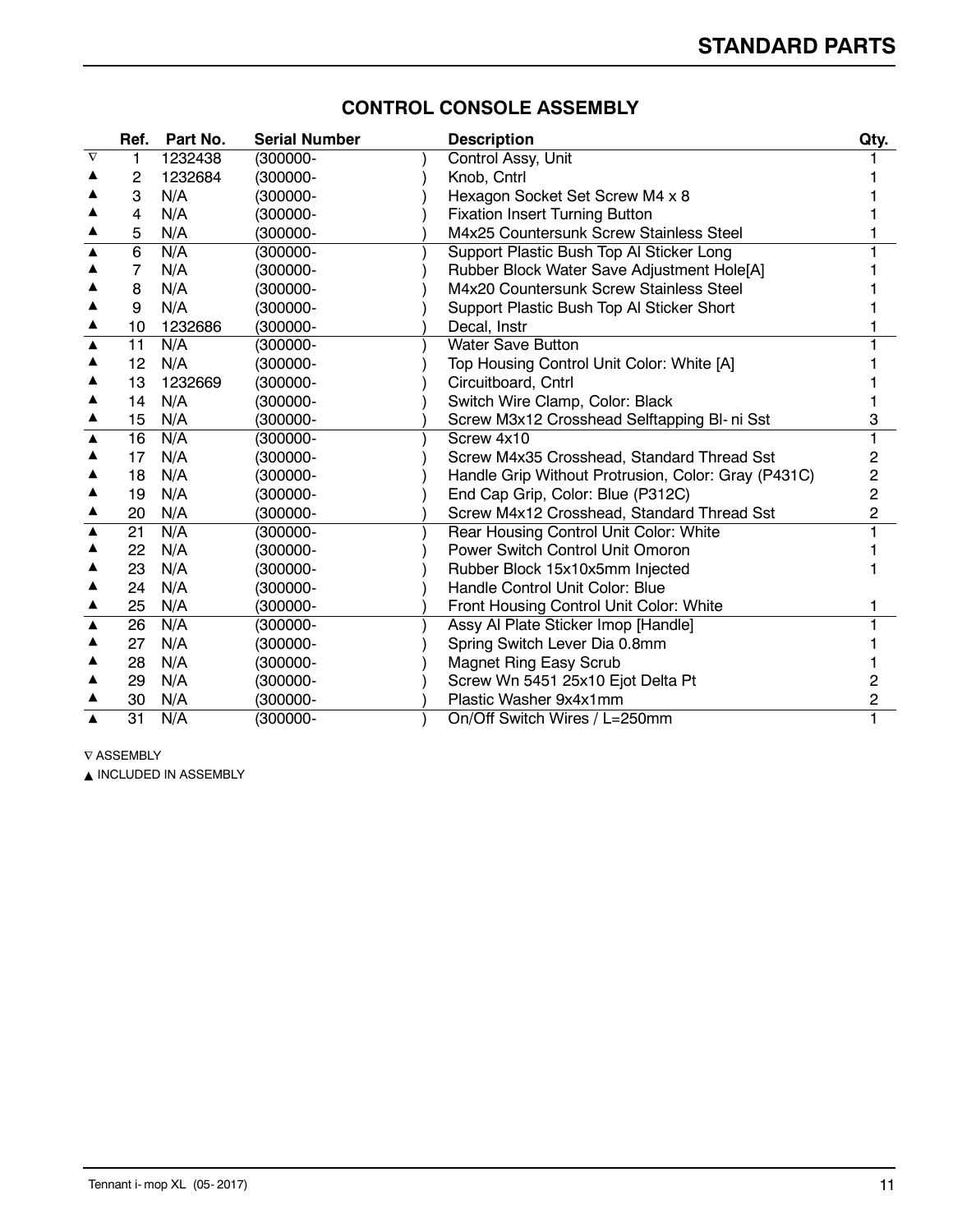# **CLEAN WATER TANK ASSEMBLY**

![](_page_11_Figure_3.jpeg)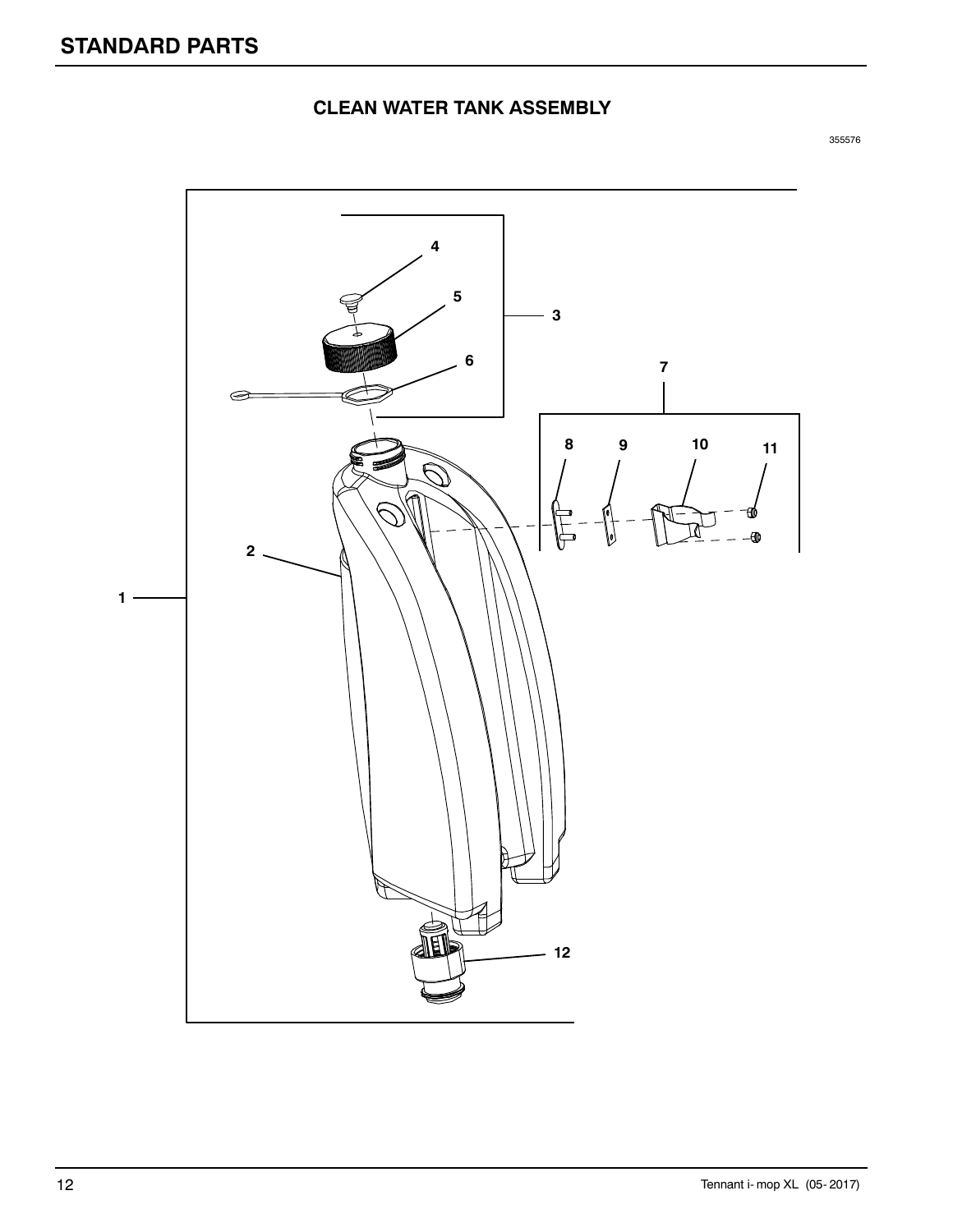|                           | Ref. | Part No. | <b>Serial Number</b> | <b>Description</b>                   | Qty. |
|---------------------------|------|----------|----------------------|--------------------------------------|------|
| $\nabla$                  |      | 1232514  | (300000-             | Tank Assy, Sol [Blue Cap] (Standard) |      |
| $\nabla$                  |      | 1232603  | (300000-             | Tank Assy, Sol [Red Cap] (Option)    |      |
|                           |      | 1232605  | (300000-             | Tank Assy, Sol [Yellow Cap] (Option) |      |
|                           |      | 1232606  | (300000-             | Tank Assy, Sol [Green Cap] (Option)  |      |
|                           | 2    | N/A      | (300000-             | <b>Clean Water Compartment</b>       |      |
| $\blacktriangle^{\nabla}$ | 3    | 1232663  | (300000-             | Cap Kit, Tank, Sol [Blue] (Standard) |      |
| $\blacktriangle^{\nabla}$ | З    | 1232665  | (300000-             | Cap Kit, Tank, Sol [Red] (Option)    |      |
| $\blacktriangle^{\nabla}$ | 3    | 1232666  | (300000-             | Cap Kit, Tank, Sol [Yellow] (Option) |      |
| $\blacktriangle^{\nabla}$ | 3    | 1232667  | (300000-             | Cap Kit, Tank, Sol [Green] (Option)  |      |
| <b>AA</b>                 | 4    | N/A      | (300000-             | Sleeve Cap Holder Clean Tank         |      |
| <b>AA</b>                 | 5    | N/A      | (300000-             | Cap With Hole                        |      |
| <b>AA</b>                 | 6    | N/A      | (300000-             | Cap Holder                           |      |
| $\blacktriangle^{\nabla}$ |      | 1232676  | (300000-             | Clip, Retaining, Tank                |      |
| <b>AA</b>                 | 8    | N/A      | (300000-             | Holder Plate Clip Clean Tank         |      |
| <b>AA</b>                 | 9    | N/A      | (300000-             | Rubber Cushion For Metal Clip        |      |
| <b>AA</b>                 | 10   | N/A      | (300000-             | Clip, Retaining, Tank                |      |
| <b>AA</b>                 | 11   | N/A      | (300000-             | Nut M4 Nylon Stainless               |      |
|                           | 12   | 1232519  | (300000-             | Coupling, Water                      |      |

## **CLEAN WATER TANK ASSEMBLY**

 $\nabla$  ASSEMBLY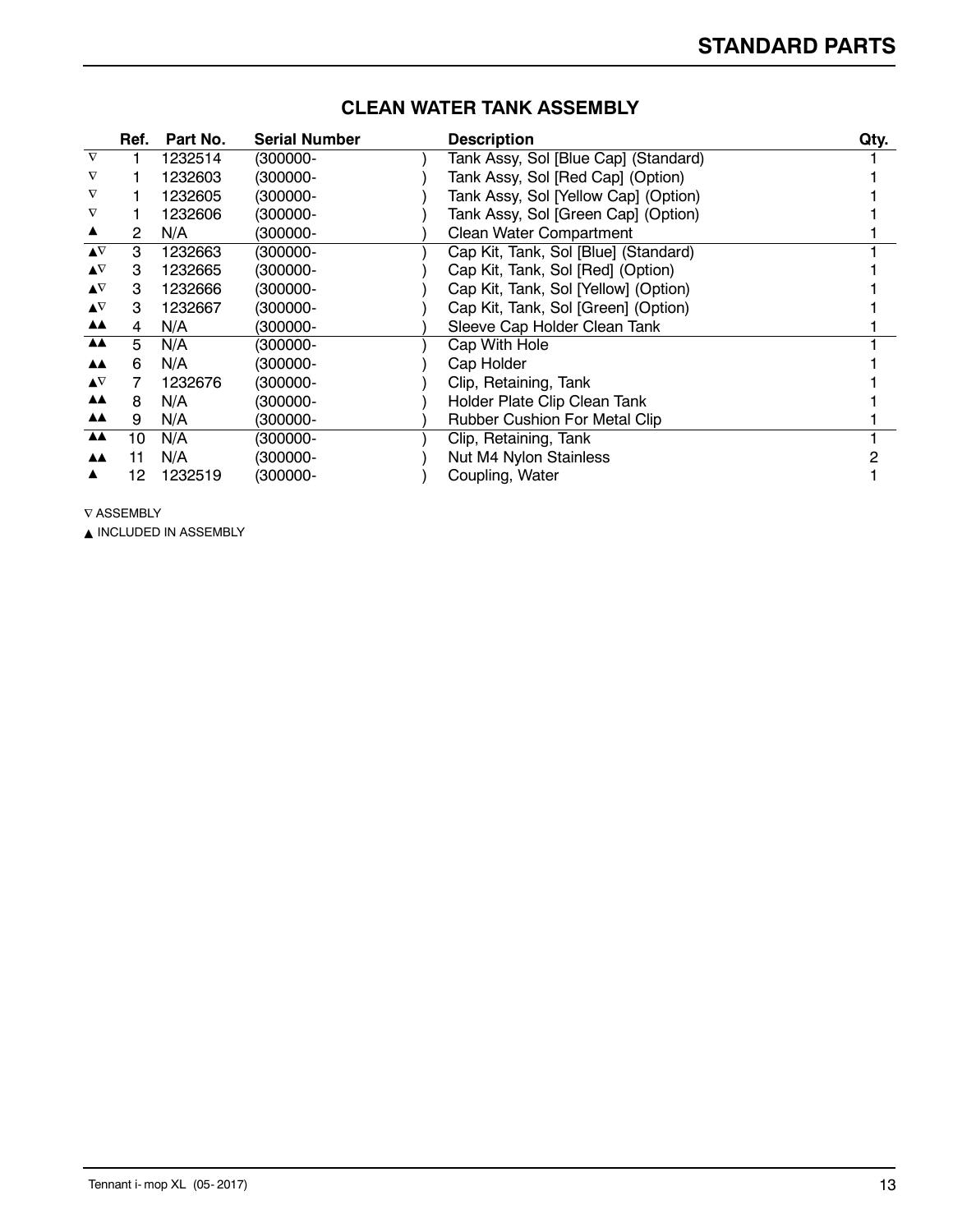![](_page_13_Figure_1.jpeg)

#### **DIRTY WATER TANK ASSEMBLY**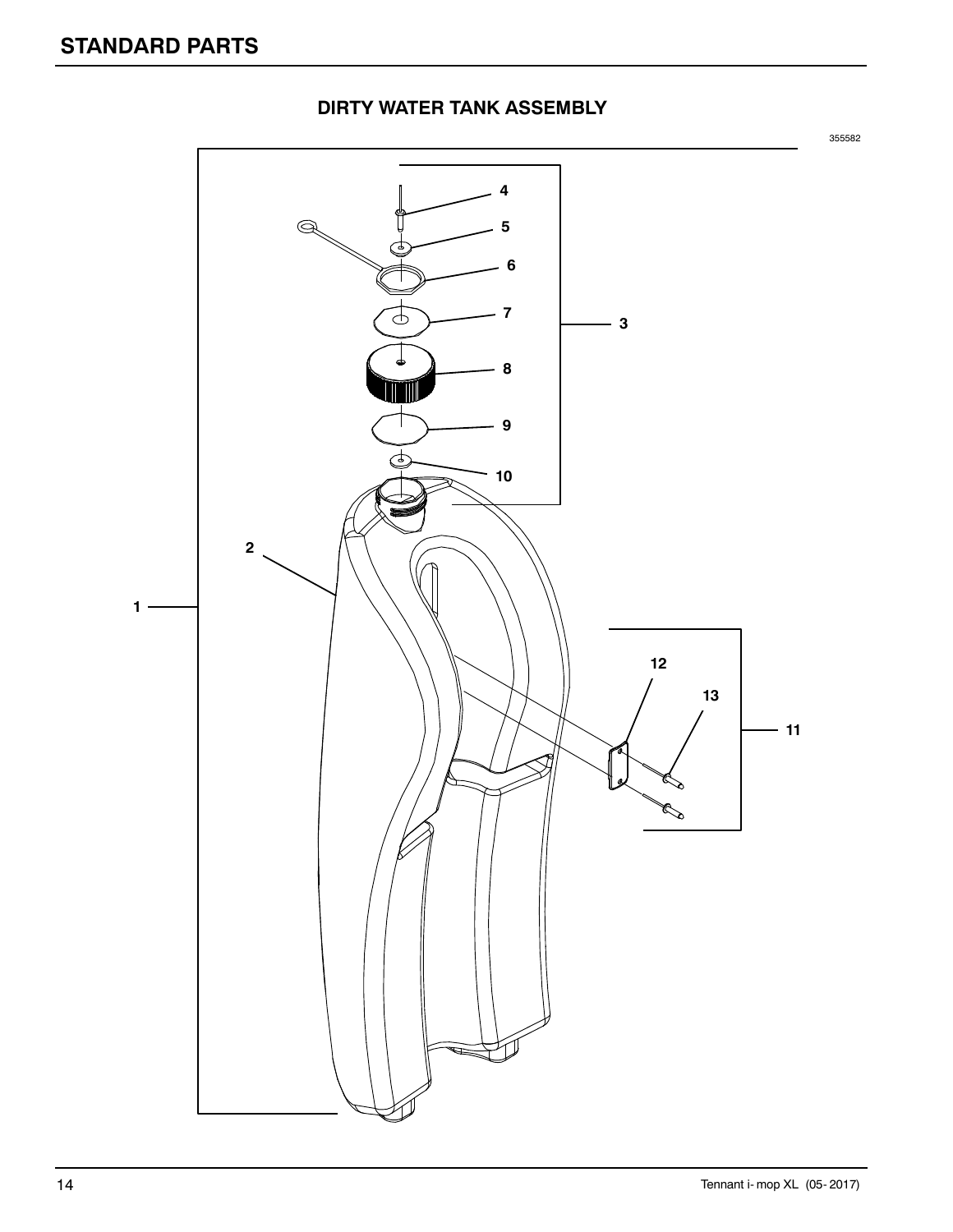|                           | Ref. | Part No. | <b>Serial Number</b> | <b>Description</b>                                | Qty. |
|---------------------------|------|----------|----------------------|---------------------------------------------------|------|
| $\nabla$                  |      | 1232599  | (300000-             | Tank Assy, Rec                                    |      |
| ▲                         | 2    | N/A      | $(300000 -$          | <b>Dirty Water Compartment</b>                    |      |
| $\blacktriangle^{\nabla}$ | 3    | 1232661  | (300000-             | Cap Kit, Tank, Rec                                |      |
| <b>AA</b>                 | 4    | N/A      | (300000-             | Blind Rivet Nail 4 X 15 Mmg                       |      |
| <b>AA</b>                 | 5    | N/A      | (300000-             | Sleeve Cap Holder                                 |      |
| AA.                       | 6    | N/A      | (300000-             | Cap Holder                                        |      |
| <b>AA</b>                 |      | N/A      | (300000-             | Warning Plate On Dirty Tank Round Stainless 4.5mm |      |
| <b>AA</b>                 | 8    | N/A      | (300000-             | Cap Without Hole                                  |      |
| <b>AA</b>                 | 9    | N/A      | (300000-             | Sealing Gasket Cap Dirty Tank                     |      |
| <b>AA</b>                 | 10   | N/A      | (300000-             | Plastic Washer 9x4x1mm                            |      |
| $\blacktriangle \nabla$   | 11   | 1232600  | (300000-             | Plate, Mtg, Tank                                  |      |
| <b>AA</b>                 | 12   | N/A      | (300000-             | <b>Fixation Plate Dirt Compartment</b>            |      |
| <b>AA</b>                 | 13   | N/A      | (300000-             | Blind Rivet Nail 4 X 15 Mmg                       |      |

# **DIRTY WATER TANK ASSEMBLY**

 $\nabla$  ASSEMBLY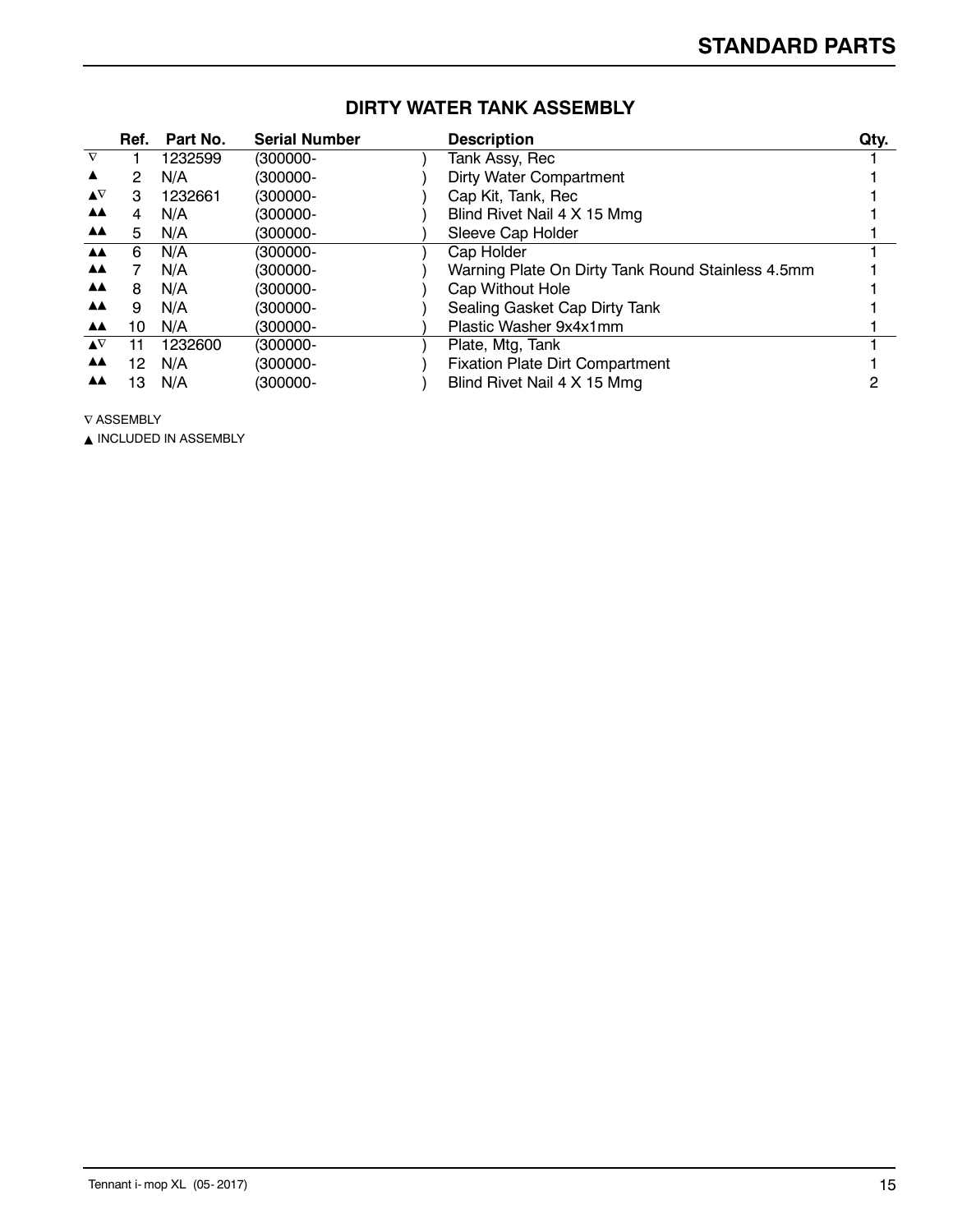![](_page_15_Figure_1.jpeg)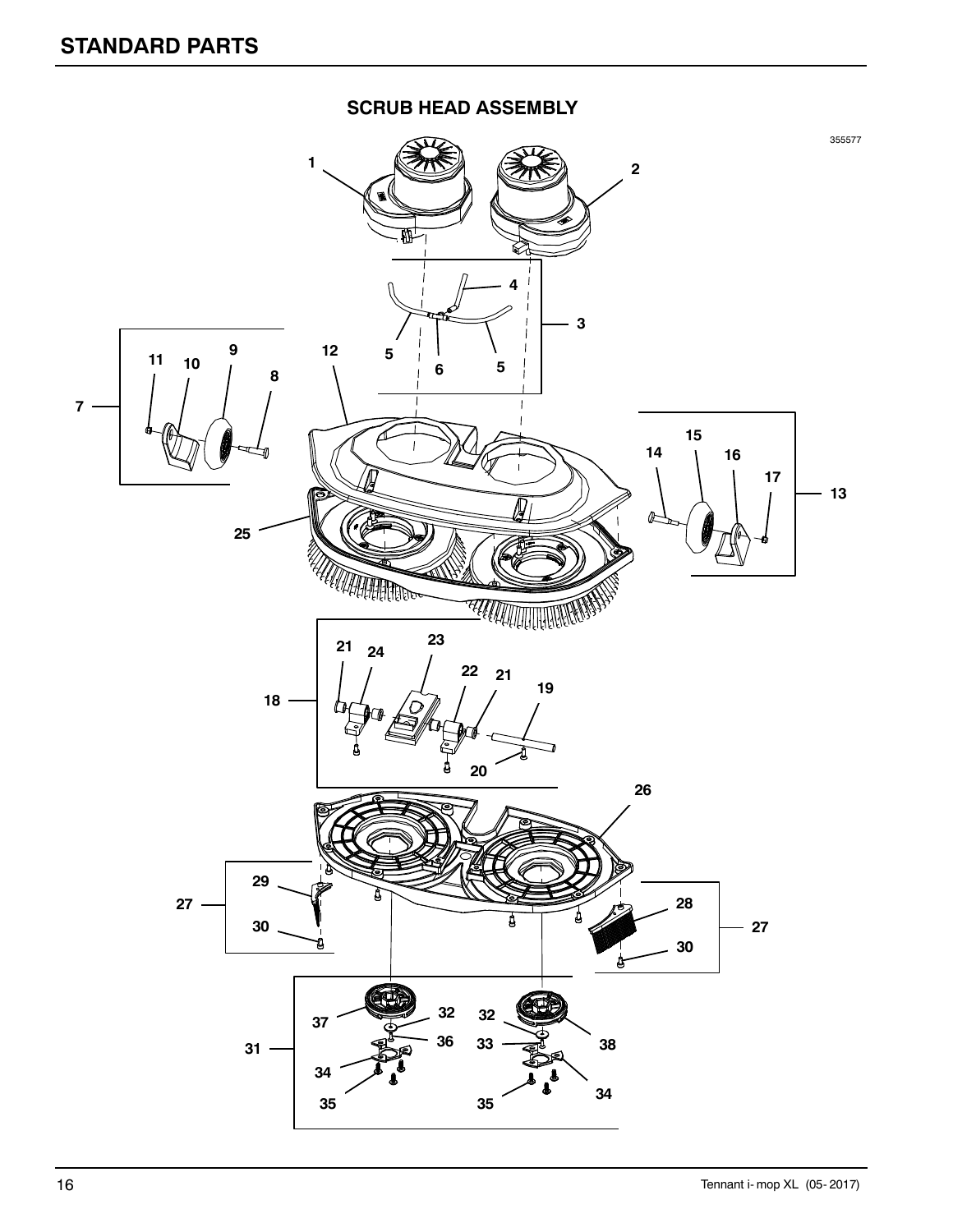|                  | Ref.            | Part No. | <b>Serial Number</b> | <b>Description</b>                                   | Qty. |
|------------------|-----------------|----------|----------------------|------------------------------------------------------|------|
|                  | 1               | 1232579  | (300000-             | Motor, Brush, Rh                                     |      |
|                  | 2               | 1232582  | (300000-             | Motor, Brush, Lh                                     |      |
| $\rm{v}$         | 3               | 1232693  | (300000-             | Fitting, Plstc, Tee                                  |      |
|                  | 4               | N/A      | (300000-             | Water Channel Dia. 6mm L:690mm                       |      |
|                  | 5               | N/A      | (300000-             | Water Channel Dia. 4mm L:110mm                       | 2    |
| ▲                | 6               | N/A      | (300000-             | Water Coupling Brush Motor                           |      |
| $\nabla$         | 7               | 1232698  | (300000-             | Transport Kit, Caster, Rh                            |      |
|                  | 8               | N/A      | (300000-             | <b>Shaft Transport Caster</b>                        |      |
|                  | 9               | N/A      | (300000-             | <b>Transport Caster</b>                              |      |
|                  | 10              | N/A      | (300000-             | <b>Transport Wheel Pilar Right</b>                   |      |
|                  | 11              | N/A      | (300000-             | Nut M5 Nylon                                         |      |
|                  | 12              | 1232586  | (300000-             | Cover, Motor, Brush                                  |      |
| $\nabla$         | 13              | 1232700  | (300000-             | Transport Kit, Caster, Lh                            |      |
| ▲                | 14              | N/A      | (300000-             | <b>Shaft Transport Caster</b>                        |      |
| ▲                | 15              | N/A      | (300000-             | <b>Transport Caster</b>                              |      |
| ▲                | 16              | N/A      | (300000-             | <b>Transport Wheel Pilar Left</b>                    |      |
|                  | 17              | N/A      | (300000-             | Nut M5 Nylon                                         |      |
| $\nabla$         | 18              | 1232714  | (300000-             | Hinge Kit, Hd, Brush                                 |      |
|                  | 19              | N/A      | (300000-             | <b>Chassis Hinge</b>                                 |      |
|                  | 20              | N/A      | (300000-             | Nylok Screw Counter Sunk Bolt M4x12                  |      |
| $\blacktriangle$ | $\overline{21}$ | N/A      | (300000-             | Bushing Axis 10                                      |      |
|                  | 22              | N/A      | (300000-             | Brush Unit Hinge Support Left                        |      |
|                  | 23              | N/A      | (300000-             | <b>Construction Cover Seal</b>                       |      |
|                  | 24              | N/A      | (300000-             | Brush Unit Hinge Support Right                       |      |
|                  | 25              | 1232687  | (300000-             | Bumper, Brush                                        |      |
|                  | 26              | 1232583  | $(300000 -$          | Cover, Brush, Bottom                                 |      |
| V                | 27              | 1232660  | (300000-             | Shield Kit, Splash (Includes Allen Wrench Tool)      |      |
|                  | 28              | N/A      | (300000-             | Splashing Guard Imop Left                            |      |
|                  | 29              | N/A      | (300000-             | Splashing Guard Imop Right                           |      |
|                  | 30              | N/A      | (300000-             | Nylok Hexagon Socket Head Cap Screw M5x20            | 2    |
| $\nabla$         | 31              | 1232675  | (300000-             | Cover, Brush, Motor                                  |      |
|                  | 32              | N/A      | (300000-             | Support Disk Driving Wheel Side Hole Dia 5mm         | 2    |
|                  | 33              | N/A      | $(300000 -$          | Nylok Screw Counter Sunk Bolt M5x18 Reverse Thrd Blk | 1    |
|                  | 34              | N/A      | (300000-             | Cover Brush Motor Screw Color: Blue                  | 2    |
| ▲                | 35              | N/A      | (300000-             | Screw Wn 5451 50x14 Ejot Delta Pt                    | 6    |
| ▲                | 36              | N/A      | (300000-             | Nylok Screw Counter Sunk Bolt M5x18.5                |      |
|                  | 37              | N/A      | (300000-             | Driving Wheel Bottom Right Color: Gray               |      |
| ▲                | 38              | N/A      | (300000-             | Driving Wheel Bottom Left Color: Gray                |      |

# **SCRUB HEAD ASSEMBLY**

 $\nabla$  ASSEMBLY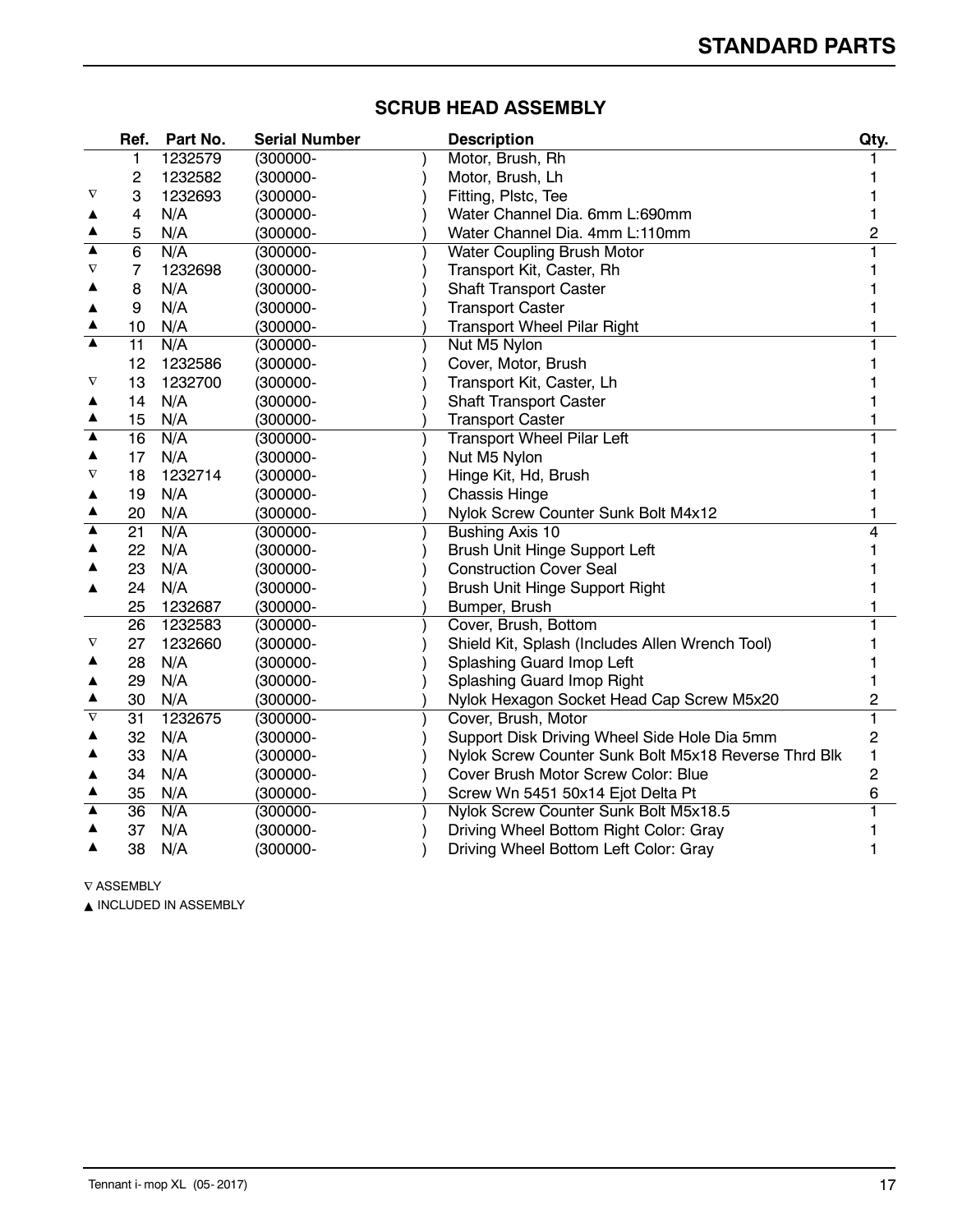# **BRUSH DRIVER ASSEMBLY**

![](_page_17_Picture_3.jpeg)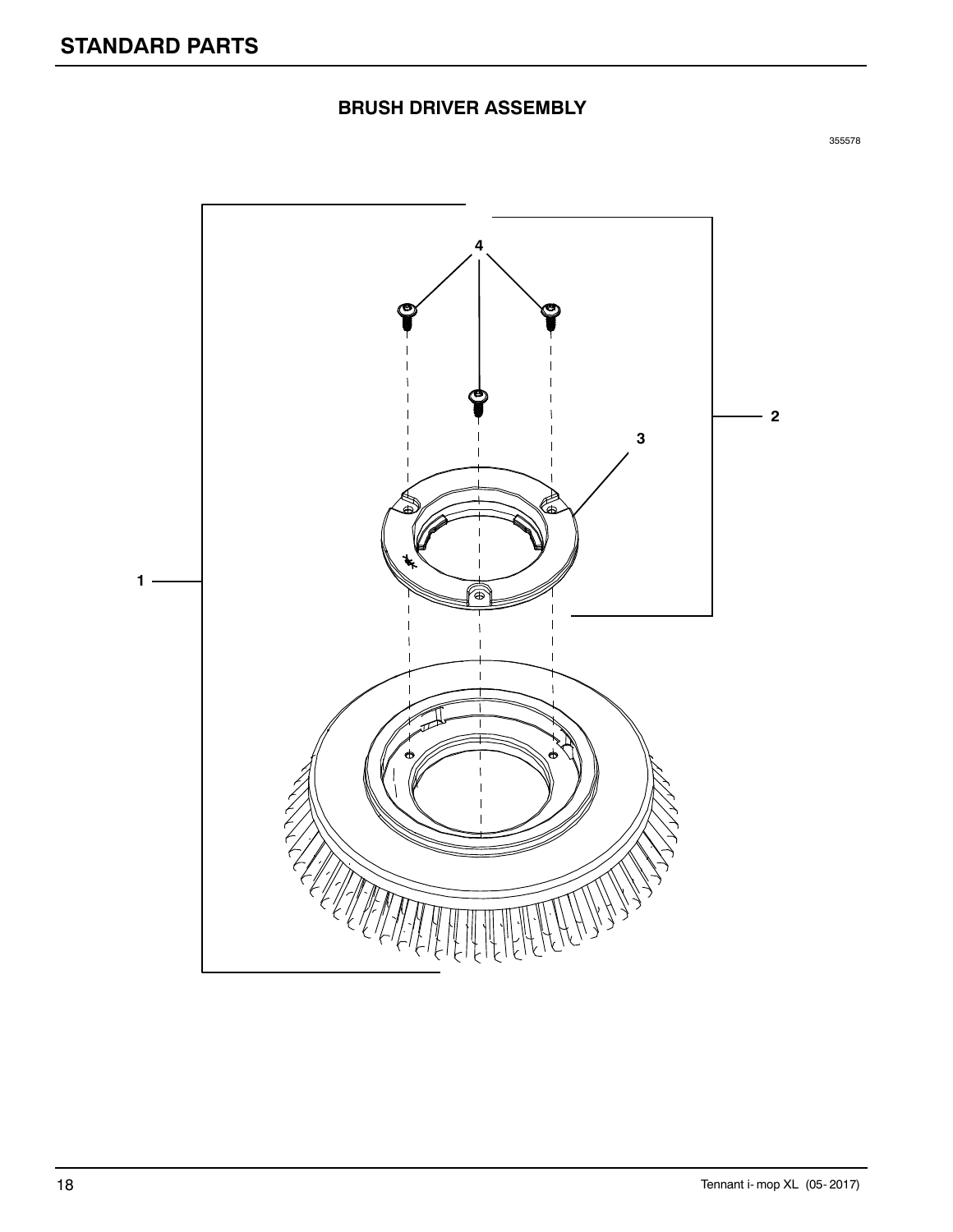|                           | Ref. | Part No. | <b>Serial Number</b> | <b>Description</b>                                              | Qty. |
|---------------------------|------|----------|----------------------|-----------------------------------------------------------------|------|
| $\nabla$                  |      | 1232578  | (300000-             | Brush Kit, [Blue Medium Bristle] (Set of 2) (Standard)          | 2    |
| $\nabla$                  |      | 1232607  | (300000-             | Brush Kit, [Red Hard Bristle] (Set of 2) (Option)               | 2    |
| $\rm{V}$                  |      | 1232608  | (300000-             | Brush Kit, [Light Blue Soft Bristle] (Set of 2) (Option)        | 2    |
| $\rm{v}$                  |      | 1233556  | $(300000 -$          | Brush Kit, [Blue Med Bristle W/Grn Lock] (Set of 2)<br>(Option) | 2    |
| $\nabla$                  |      | 1233557  | $(300000 -$          | Brush Kit, [Blue Med Bristle W/Red Lock] (Set of 2)<br>(Option) | 2    |
| $\nabla$                  |      | 1233559  | $(300000 -$          | Brush Kit, [Blue Med Bristle W/Yll Lock] (Set of 2)<br>(Option) | 2    |
| $\blacktriangle \nabla$   | 2    | 1232620  | (300000-             | Driver Kit, Brush [Blue] (Standard)                             | 2    |
| $\blacktriangle \nabla$   | 2    | 1232622  | (300000-             | Driver Kit, Brush [Red] (Option)                                | 2    |
| $\blacktriangle \nabla$   | 2    | 1232624  | (300000-             | Driver Kit, Brush [Yellow] (Option)                             | 2    |
| $\blacktriangle^{\nabla}$ | 2    | 1232626  | (300000-             | Driver Kit, Brush [Green] (Option)                              | 2    |
| <b>AA</b>                 | 3    | N/A      | (300000-             | Brush Locker Blue (Standard)                                    | 2    |
| ▲▲                        | з    | N/A      | (300000-             | Brush Locker Red (Option)                                       |      |
| ▲▲                        | з    | N/A      | (300000-             | Brush Locker Yellow (Option)                                    |      |
| ▲▲                        | з    | N/A      | (300000-             | Brush Locker Green (Option)                                     |      |
| ▲▲                        |      | N/A      | (300000-             | Screw Wn 5451 50x14 Ejot Delta Pt                               | 6    |

#### **BRUSH DRIVER ASSEMBLY**

 $\nabla$  ASSEMBLY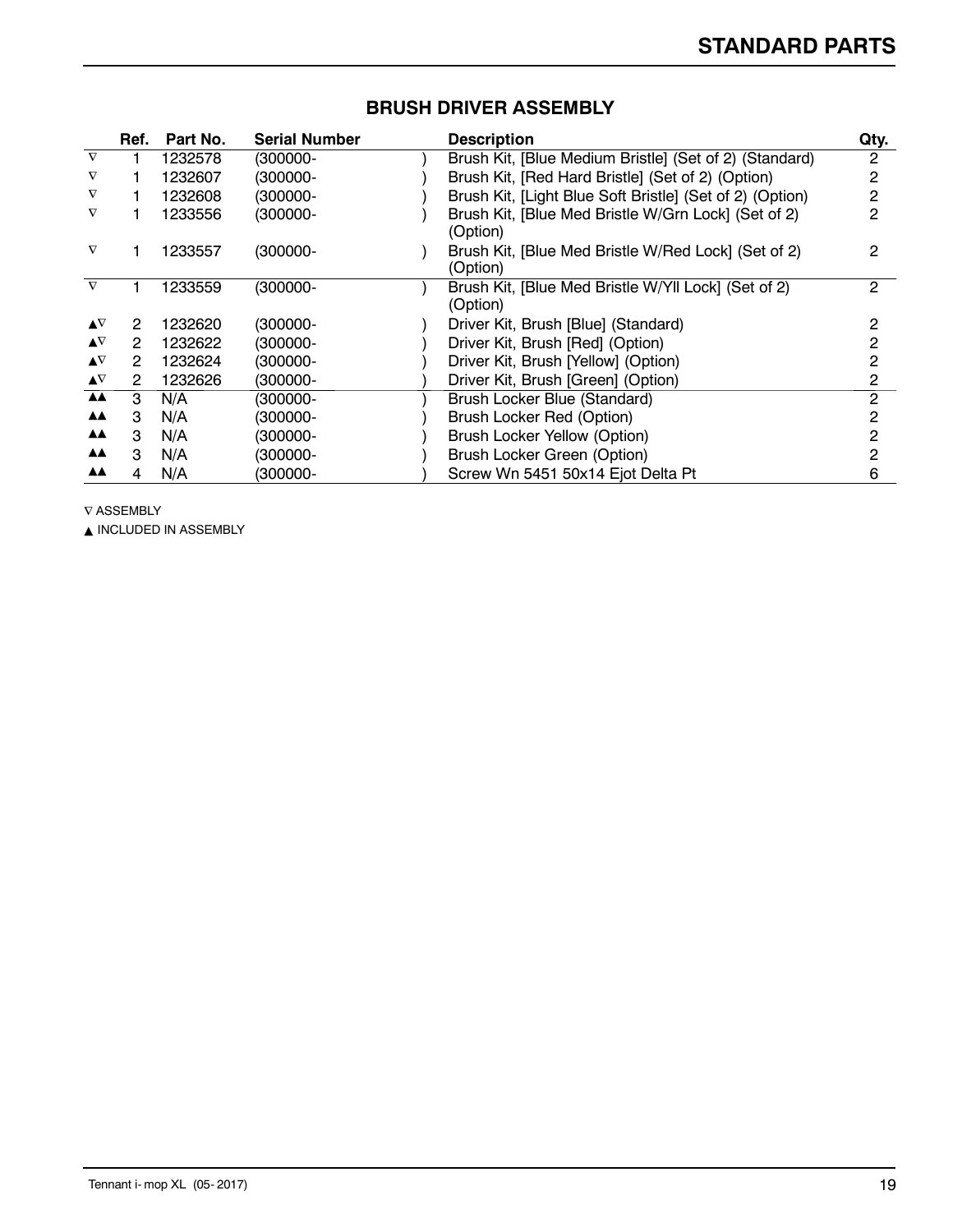![](_page_19_Figure_1.jpeg)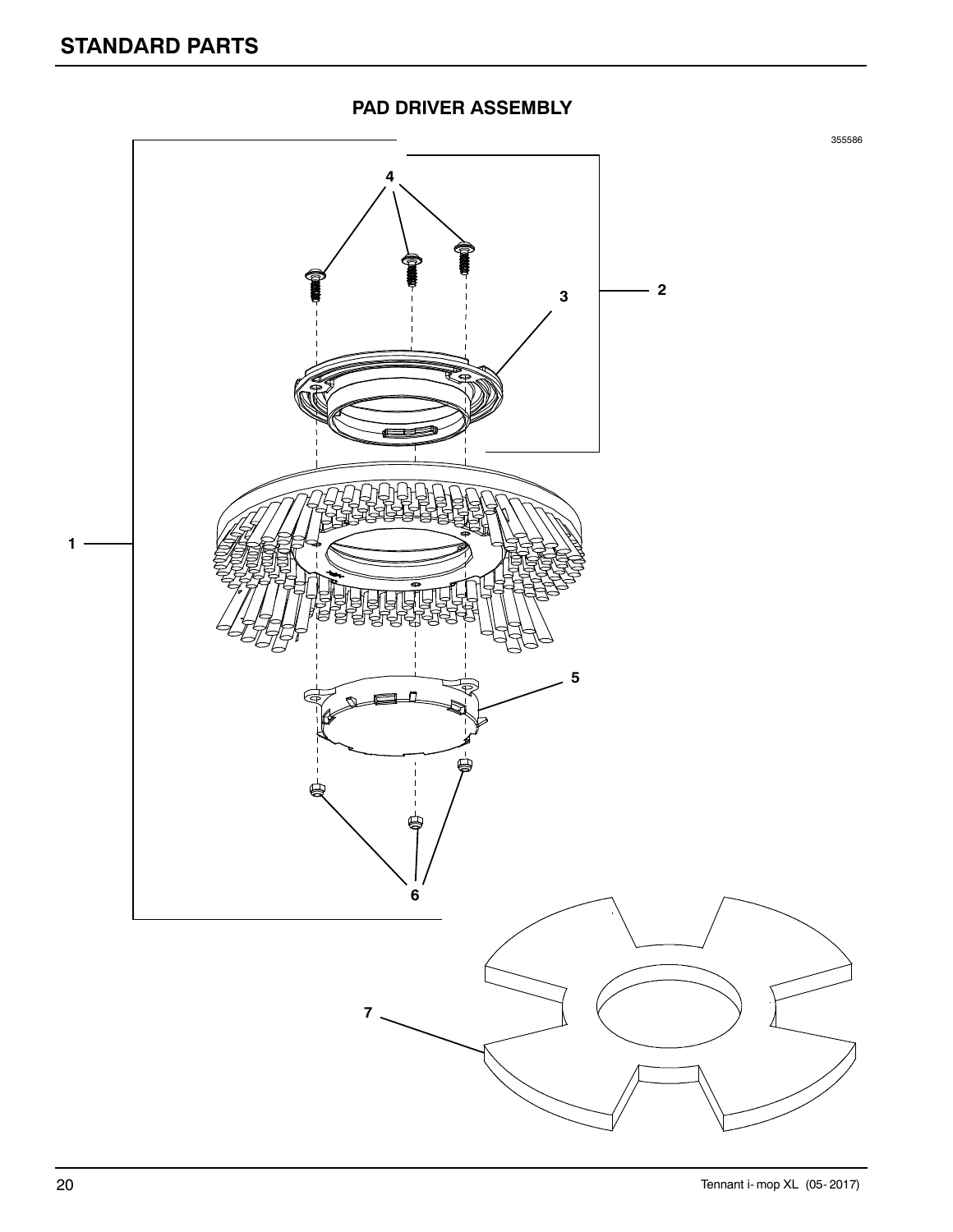|                         | Ref.           | Part No. | <b>Serial Number</b> | <b>Description</b>                       | Qty.                                           |
|-------------------------|----------------|----------|----------------------|------------------------------------------|------------------------------------------------|
| $\boldsymbol{\nabla}$   |                | 1232613  | (300000-             | Pad Kit, Drvr, [Blue] (Set of 2)         | $\boldsymbol{2}$                               |
| $\blacktriangle \nabla$ | 2              | 1232620  | (300000-             | Driver Kit, Brush [Blue] (Standard)      |                                                |
| ▲∇                      | $\mathbf{2}$   | 1232622  | $(300000 -$          | Driver Kit, Brush [Red] (Option)         | $\begin{array}{c}\n 2 \\ 2 \\ 2\n \end{array}$ |
| $\blacktriangle \nabla$ | $\overline{2}$ | 1232624  | (300000-             | Driver Kit, Brush [Yellow] (Option)      |                                                |
| ▲∇                      | 2              | 1232626  | (300000-             | Driver Kit, Brush [Green] (Option)       |                                                |
| $\triangle$             | 3              | N/A      | (300000-             | Brush Locker Blue (Standard)             | $\overline{2}$                                 |
| ▲▲                      | 3              | N/A      | (300000-             | Brush Locker Red (Option)                |                                                |
| ÅÅ                      | 3              | N/A      | (300000-             | <b>Brush Locker Yellow (Option)</b>      |                                                |
| ▲▲                      | 3              | N/A      | (300000-             | Brush Locker Green (Option)              | $\begin{array}{c}\n 2 \\ 2 \\ 6\n \end{array}$ |
| <b>AA</b>               | 4              | N/A      | (300000-             | Screw Wn 5451 50x14 Ejot Delta Pt        |                                                |
| $\blacktriangle$        | 5              | N/A      | (300000-             | Assy Pad Holder Imop                     | $\overline{2}$                                 |
| ▲                       | 6              | N/A      | (300000-             | Nut M4 Nylon Stainless                   | 6                                              |
|                         | 7              | 1232637  | (300000-             | Pad Kit, Red (Washing Pad) (Set of 2)    |                                                |
|                         | 7              | 1232638  | (300000-             | Pad Kit, Wht (Washing Pad) (Set of 2)    |                                                |
|                         | 7              | 1232639  | (300000-             | Pad Kit, Grn (Washing Pad) (Set of 2)    | $\frac{2}{2}$                                  |
|                         | 7              | 1232640  | (300000-             | Pad Kit, Blue (Scrubbing Pad) (Set of 2) |                                                |
|                         | 7              | 1232636  | (300000-             | Pad Kit, Blk (Scrubbing Pad) (Set of 2)  | $\frac{2}{2}$                                  |
|                         | 7              | 1232645  | (300000-             | Pad Kit, Yellow [Twister]                |                                                |
|                         |                |          |                      | (Diamond Polishing Pad) (Set of 2)       |                                                |
|                         | 7              | 1232647  | $(300000 -$          | Pad Kit, Orange [Twister]                | 2                                              |
|                         |                |          |                      | (Diamond Polishing Pad) (Set of 2)       |                                                |
|                         | 7              | 1232648  | $(300000 -$          | Pad Kit, Blue [Twister]                  | 2                                              |
|                         |                |          |                      | (Diamond Polishing Pad) (Set of 2)       |                                                |
|                         | 7              | 1232649  | (300000-             | Pad Kit, Green [Twister]                 | $\overline{c}$                                 |
|                         |                |          |                      | (Diamond Polishing Pad) (Set of 2)       |                                                |
|                         | 7              | 1232650  | $(300000 -$          | Pad Kit, White [Twister]                 | 2                                              |
|                         |                |          |                      | (Diamond Polishing Pad) (Set of 2)       |                                                |
|                         | 7              | 1232651  | $(300000 -$          | Pad Kit, Red [Twister]                   | 2                                              |
|                         |                |          |                      | (Diamond Polishing Pad) (Set of 2)       |                                                |

#### **PAD DRIVER ASSEMBLY**

 $\nabla$  ASSEMBLY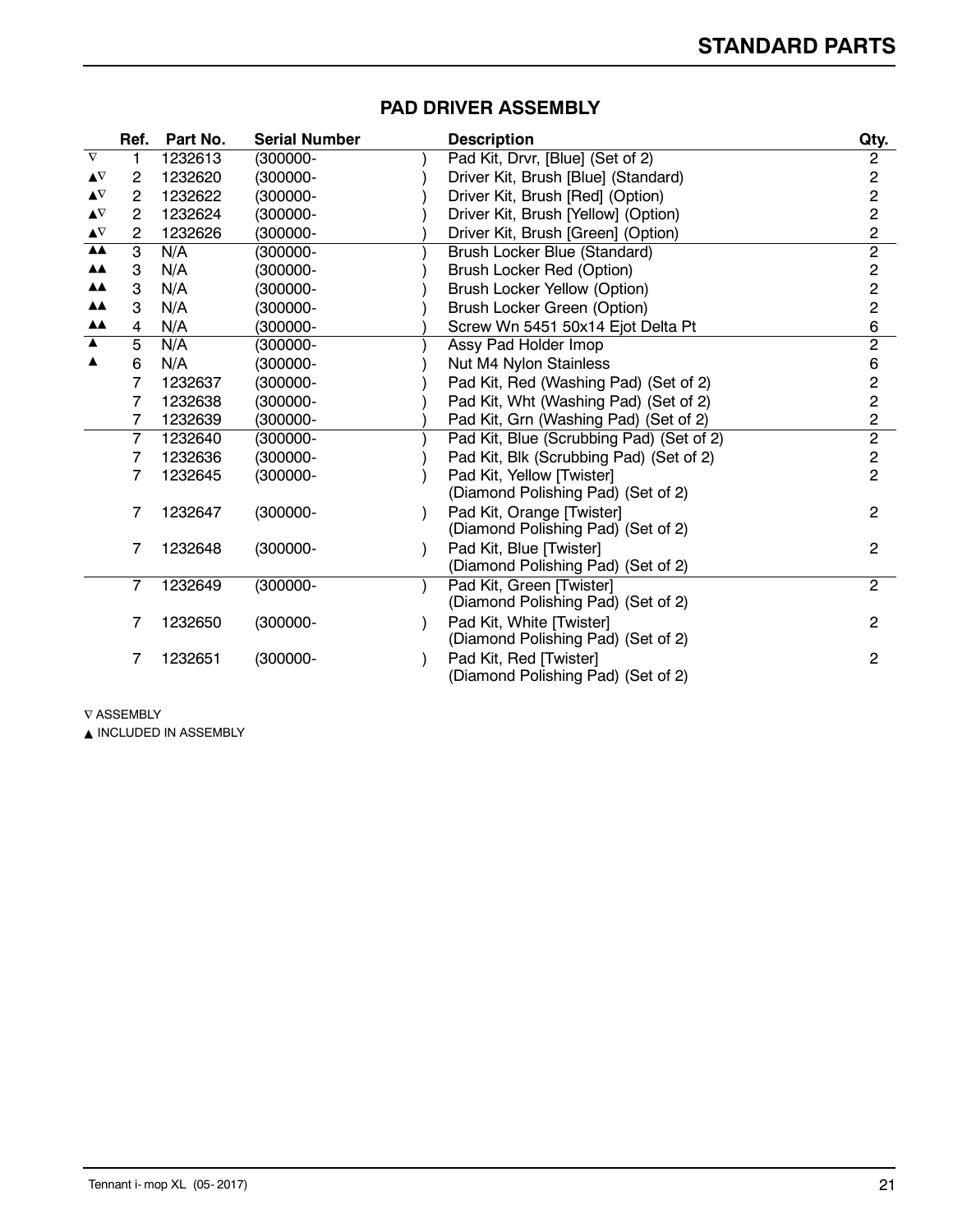![](_page_21_Figure_1.jpeg)

![](_page_21_Figure_2.jpeg)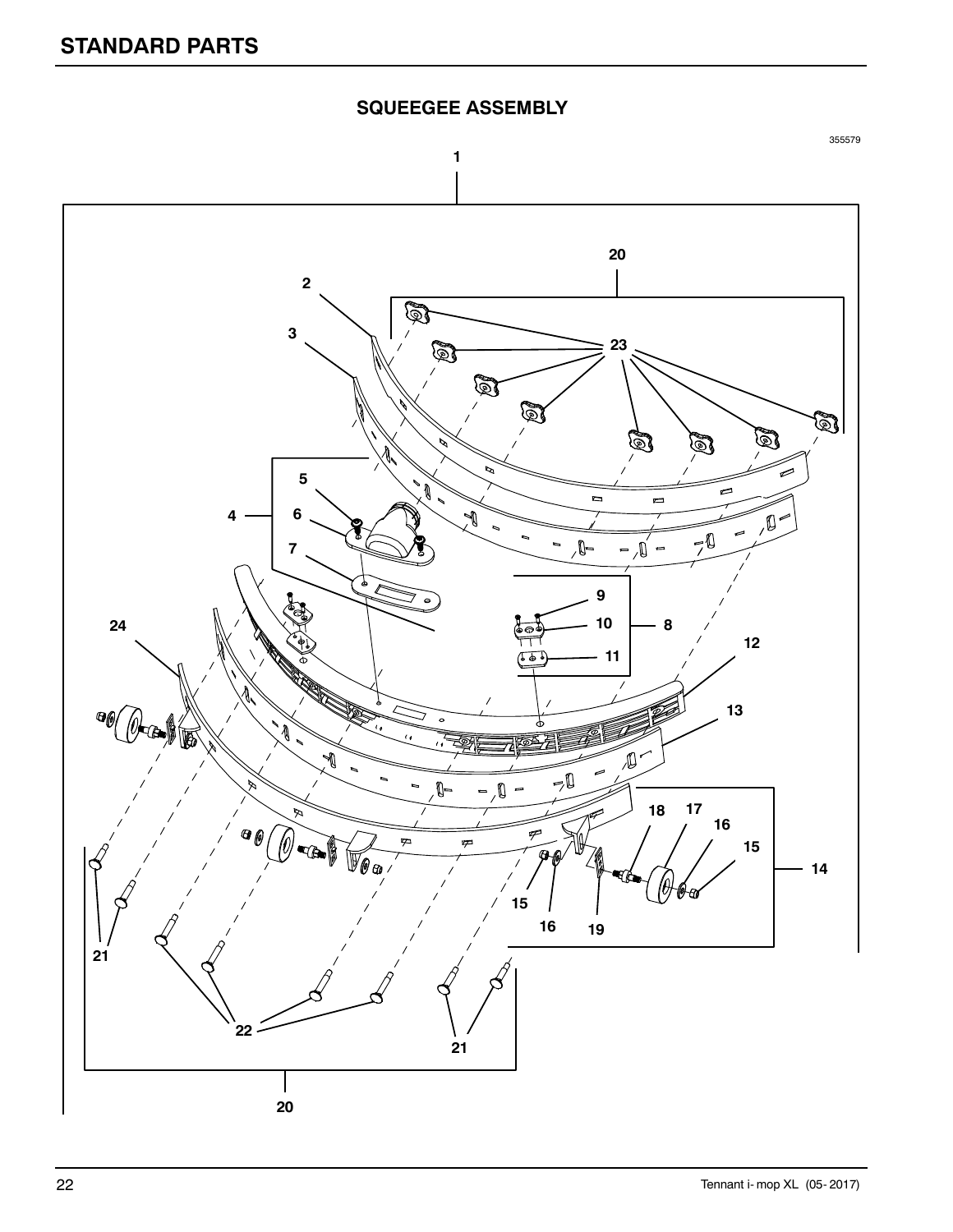| Ref. | Part No. | <b>Serial Number</b> | <b>Description</b>                        | Qty.                                                                                            |
|------|----------|----------------------|-------------------------------------------|-------------------------------------------------------------------------------------------------|
|      | 1232588  | (300000-             |                                           |                                                                                                 |
| 2    | N/A      | (300000-             | <b>Squeegee Retainer Front</b>            |                                                                                                 |
| 3    | 1232627  | (300000-             | Squeegee Kit, Front                       |                                                                                                 |
| 4    | 1232677  | (300000-             | Connector, Hose, Sqge                     |                                                                                                 |
| 5    | N/A      | (300000-             | Screw Wn 5451 50x14 Ejot Delta Pt         |                                                                                                 |
| 6    | N/A      | (300000-             | Squeegee Hose Connector- Up Yellow        |                                                                                                 |
|      | N/A      | (300000-             | Squeegee Hose Connector - Sealing Gasket  |                                                                                                 |
| 8    | 1232696  | (300000-             |                                           |                                                                                                 |
| 9    | N/A      | (300000-             | M3x10 Countersunk Self Tap Screw          |                                                                                                 |
| 10   | N/A      | (300000-             | <b>Fixation Plate Squeegee Pin</b>        | 2                                                                                               |
| 11   | N/A      | (300000-             | Rubber Washer Fixation Squeegee Pin Black | 2                                                                                               |
| 12   | N/A      | (300000-             | Squeegee Top Plate                        |                                                                                                 |
| 13   | 1232629  | (300000-             | Squeegee Kit, Rear (Standard)             |                                                                                                 |
| 13   | 1232635  | (300000-             | Squeegee Kit, Rbr, Oil- Rstn (Option)     |                                                                                                 |
| 14   | 1232673  | (300000-             | Caster Assy, Sqge (Also Includes Item #8) | 3                                                                                               |
| 15   | N/A      | (300000-             | Nut M5 Nylon                              | 6                                                                                               |
| 16   | N/A      | (300000-             | M5 Washer Stainless Steel 5x15x1mm        | 6                                                                                               |
| 17   | N/A      | (300000-             | Squeegee Castor Gray Dia 8mm              | 3                                                                                               |
| 18   | N/A      | (300000-             | Shaft Squeegee Castor Dia 8mm             | 3                                                                                               |
| 19   | N/A      | (300000-             | <b>Height Adjustment Plate</b>            | 3                                                                                               |
| 20   | 1232688  | (300000-             |                                           |                                                                                                 |
| 21   | N/A      | (300000-             | M5 Screw Bolt, Thread Length 30           |                                                                                                 |
| 22   | N/A      | (300000-             | M5 Screw Bolt, Thread Length 35           |                                                                                                 |
| 23   | N/A      | (300000-             | Plastic Nut Squeegee                      |                                                                                                 |
| 24   | N/A      | (300000-             | Squeegee Retainer Rear                    |                                                                                                 |
|      |          |                      |                                           | Squeege Assy, Scrbr<br>Retaining Kit, Sqge (Also Includes Item #14)<br>Knob Kit, Retainer, Sqge |

#### **SQUEEGEE ASSEMBLY**

 $\nabla$  ASSEMBLY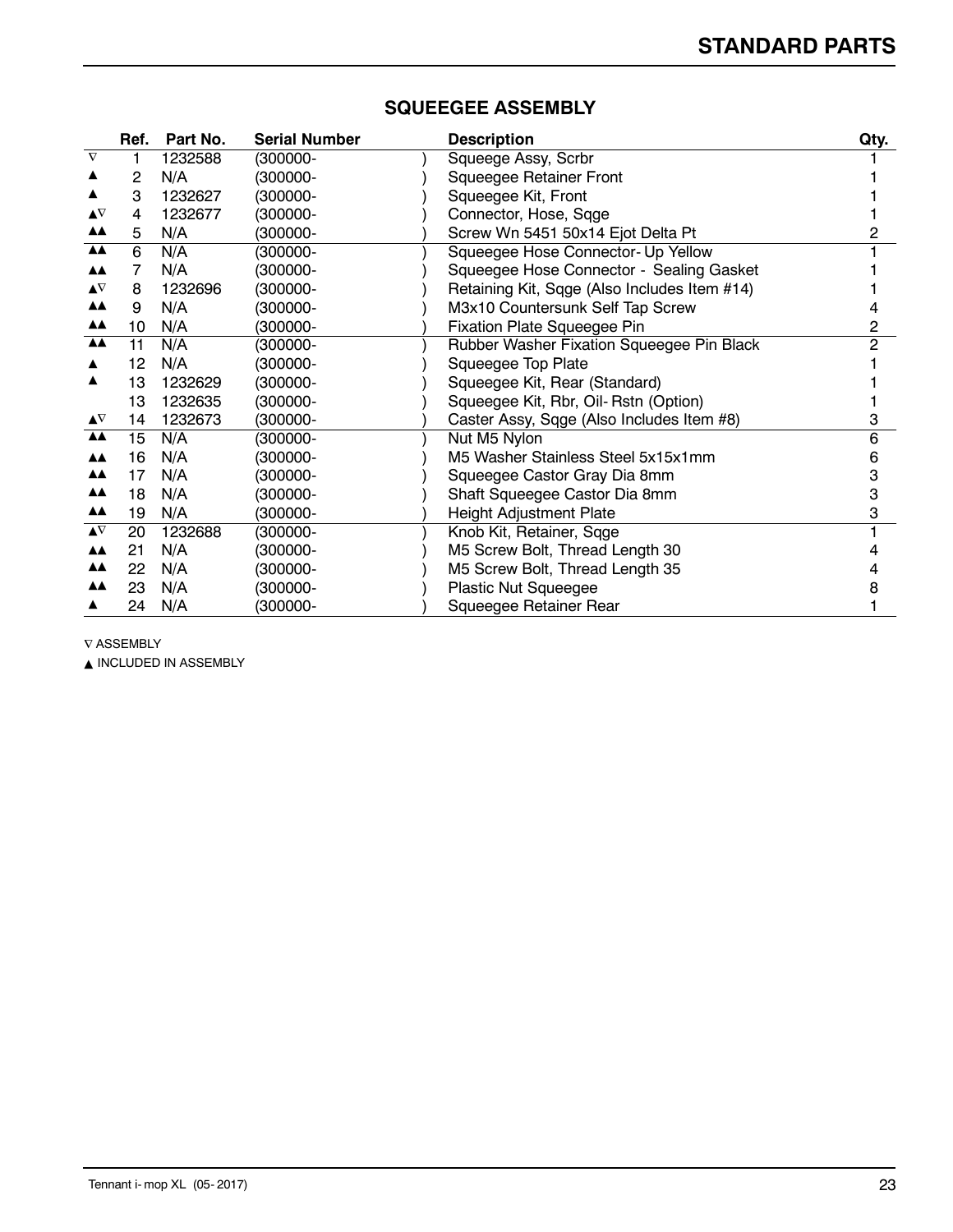## **MAIN LEVER ASSEMBLY**

![](_page_23_Picture_3.jpeg)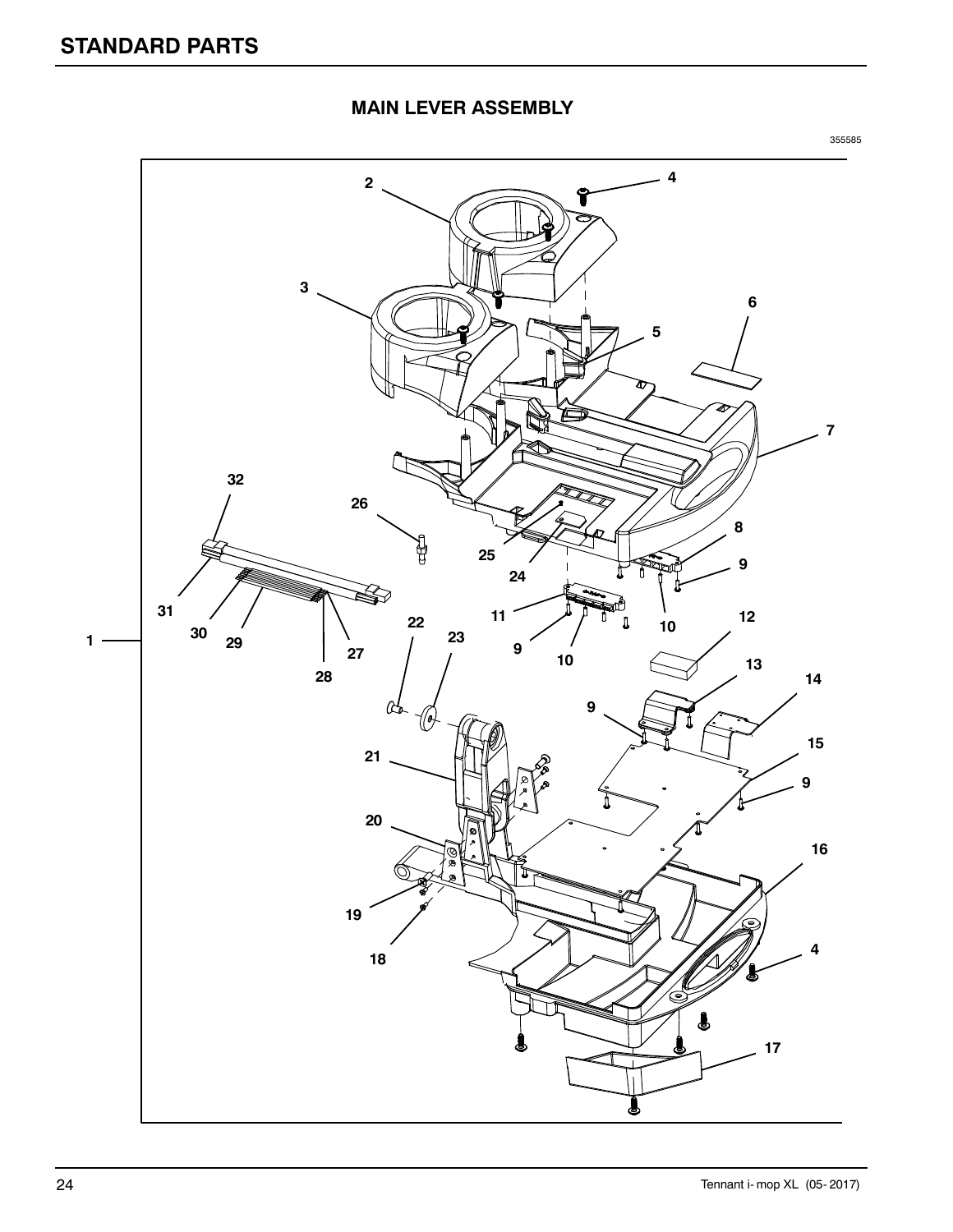|                     | Ref.            | Part No. | <b>Serial Number</b> | <b>Description</b>                                 | Qty.           |
|---------------------|-----------------|----------|----------------------|----------------------------------------------------|----------------|
| $\overline{\nabla}$ | 1               | 1232589  | $(300000 -$          | Lever Assy, Handle                                 |                |
|                     | 2               | N/A      | (300000-             | Brush Motor Cooling Cover Right Color: White       |                |
|                     | 3               | N/A      | (300000-             | Brush Motor Cooling Cover Right Color: White       |                |
|                     | 4               | N/A      | (300000-             | Screw Wn 5451 50x14 Ejot Delta Pt                  | 12             |
|                     | 5               | N/A      | (300000-             | <b>Pcb Machine Seal</b>                            | 2              |
| ▲                   | $6\overline{6}$ | N/A      | (300000-             | <b>Sticker Imop [Strong Magnets]</b>               |                |
|                     | 7               | N/A      | (300000-             | Main Lever Cover Color: White                      |                |
|                     | 8               | N/A      | (300000-             | Battery Connector Male Right Color: Gray           |                |
|                     | 9               | N/A      | $(300000 -$          | Screw Wn 5451 25x10 Ejot Delta Pt                  | 16             |
|                     | 10              | N/A      | (300000-             | Alignment Pin Longer Version                       | 4              |
| $\blacktriangle$    | 11              | N/A      | (300000-             | Battery Connector Male Left Color: Blue            |                |
| ▲                   | 12              | N/A      | (300000-             | Magnet Top Unit 40x20x10mm                         |                |
| ▲                   | 13              | N/A      | (300000-             | Magnet Top Unit Holder Color: Gray                 |                |
| ▲                   | 14              | N/A      | $(300000 -$          | Steel Cover Isolation Magnet T=3mm                 |                |
| ▲                   | 15              | 1232670  | (300000-             | Circuitboard, Cntrl, Bat                           |                |
| $\blacktriangle$    | 16              | N/A      | (300000-             | Main Lever Housing                                 |                |
|                     | 17              | N/A      | (300000-             | Bottom Name Plate + Laser Print Tennant            |                |
|                     | 18              | N/A      | (300000-             | Nylok Counter Sunk Bolt M3x8 Sst                   |                |
|                     | 19              | N/A      | (300000-             | Nylok Screw Counter Sunk Bolt M5x16                | 2              |
| ▲                   | 20              | N/A      | (300000-             | Main Lever Support Plate                           | 2              |
| ▲                   | 21              | 1232590  | (300000-             | Hinge Assy, Lever                                  |                |
|                     | 22              | N/A      | (300000-             | Counter Sunk Head Cap Screw M6x20 w/ Nylok Glue    |                |
|                     | 23              | N/A      | (300000-             | <b>Cardian Disk</b>                                |                |
|                     | 24              | N/A      | (300000-             | Cover Usb Update Slot Color: White                 |                |
|                     | 25              | N/A      | (300000-             | Screw Counter Sunk M1.7x6                          |                |
| $\blacktriangle$    | 26              | N/A      | (300000-             | Squeegee Fixation Pin                              | 2              |
|                     | 27              | N/A      | (300000-             | Male Connector + Wires 14awg Red 150mm             | 2              |
|                     | 28              | N/A      | $(300000 -$          | Male Connector + Connector Wires 14awg Black 150mm | $\overline{c}$ |
|                     | 29              | N/A      | (300000-             | Wires For Brush Unit 14awg Black L=280mm           | 2              |
|                     | 30              | N/A      | (300000-             | Wires For Brush Unit 14awg Red L=280mm             | 2              |
|                     | 31              | N/A      | (300000-             | Power Cable 3 Wires [1.5mm 2 L=630mm]              |                |
|                     | 32              | N/A      | (300000-             | Utp Cable (Multiple Wires) Rj45 Ph2.0-8p Connector |                |
|                     |                 |          |                      | $L=60cm$                                           |                |

## **MAIN LEVER ASSEMBLY**

 $\nabla$  ASSEMBLY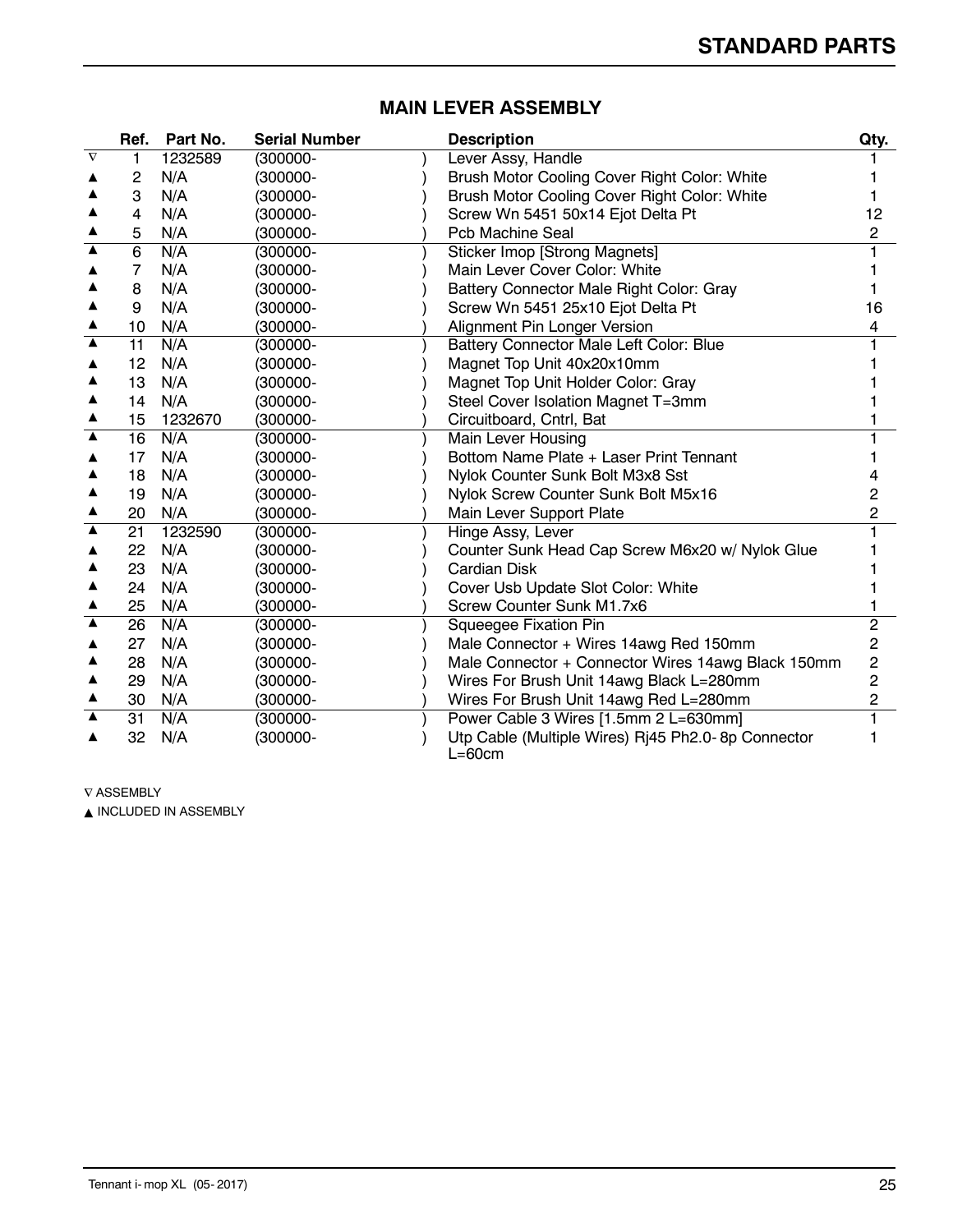# **BATTERY PACK ASSEMBLY**

![](_page_25_Figure_3.jpeg)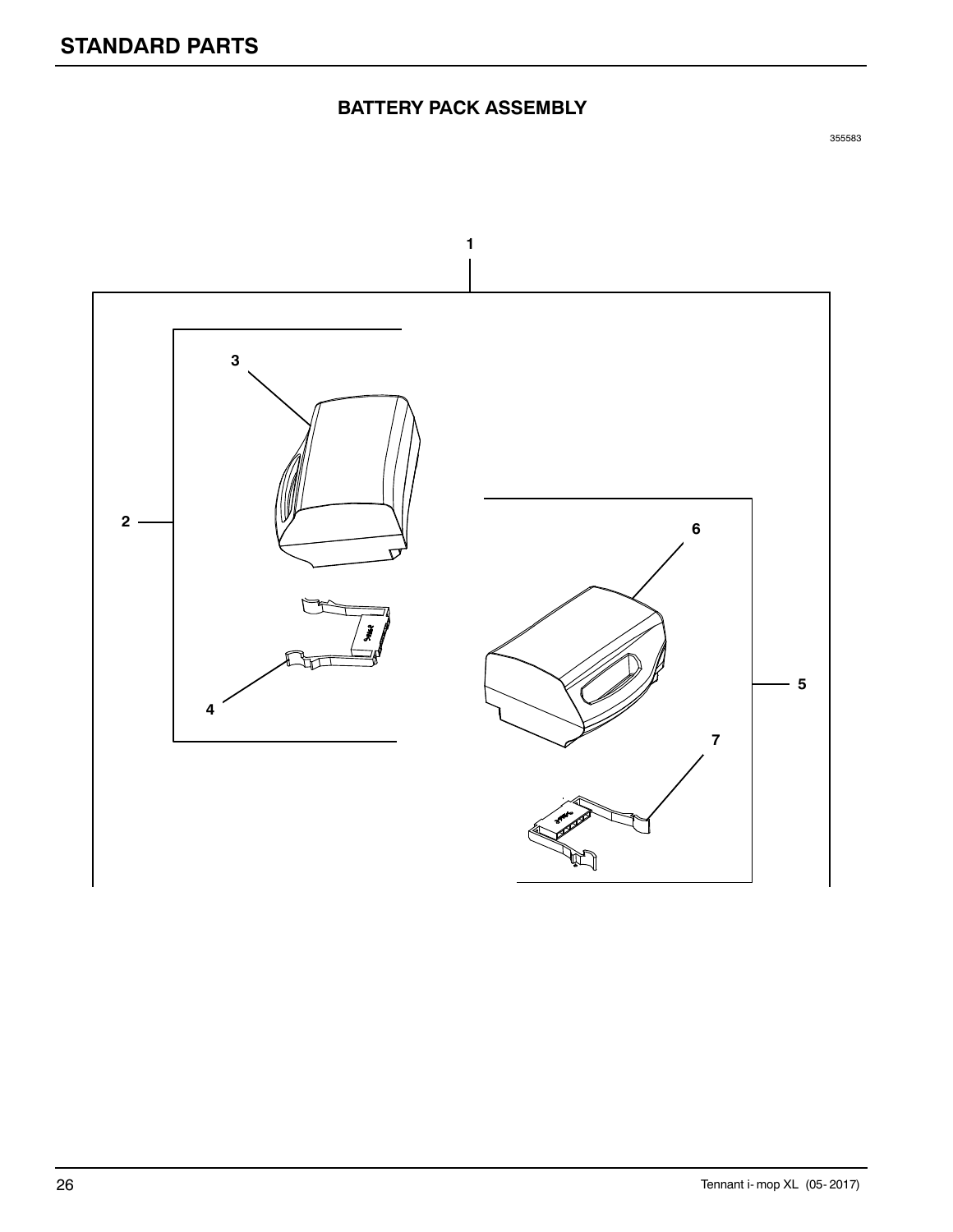|                                |   | Ref. Part No. | <b>Serial Number</b> | <b>Description</b>                    | Qty. |
|--------------------------------|---|---------------|----------------------|---------------------------------------|------|
|                                |   | 1232100       | $(300000 -$          | Battery Kit [I- Mop Left & Right]     |      |
| $\blacktriangle \nabla$        |   | 1232596       | $(300000 -$          | Battery, Pack, Rh                     |      |
| ▲▲                             |   | N/A           | $(300000 -$          | <b>Battery Pack Gray [Right]</b>      |      |
| AA.                            |   | 1232598       | $(300000 -$          | Connector, Bat, Fem, Rh (Color: Gray) |      |
| $\blacktriangle \triangledown$ | b | 1232544       | $(300000 -$          | Battery, Pack, Lh                     |      |
| <b>AA</b>                      | 6 | N/A           | $(300000 -$          | Battery Pack Blue [Left]              |      |
| AA.                            |   | 1232545       | $(300000 -$          | Connector, Bat, Fem, Lh (Color: Blue) |      |

# **BATTERY PACK ASSEMBLY**

 $\nabla$  ASSEMBLY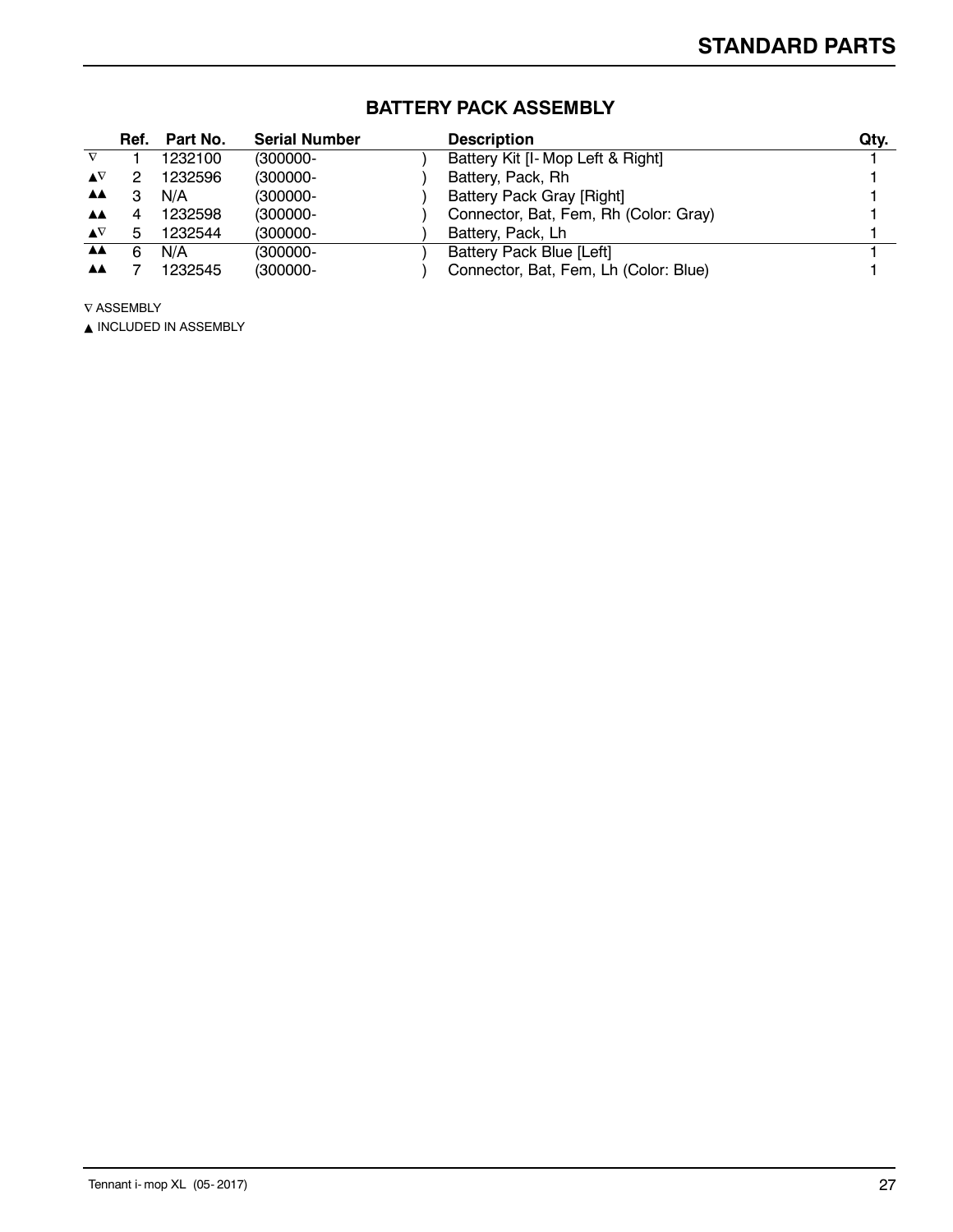![](_page_27_Figure_1.jpeg)

![](_page_27_Figure_3.jpeg)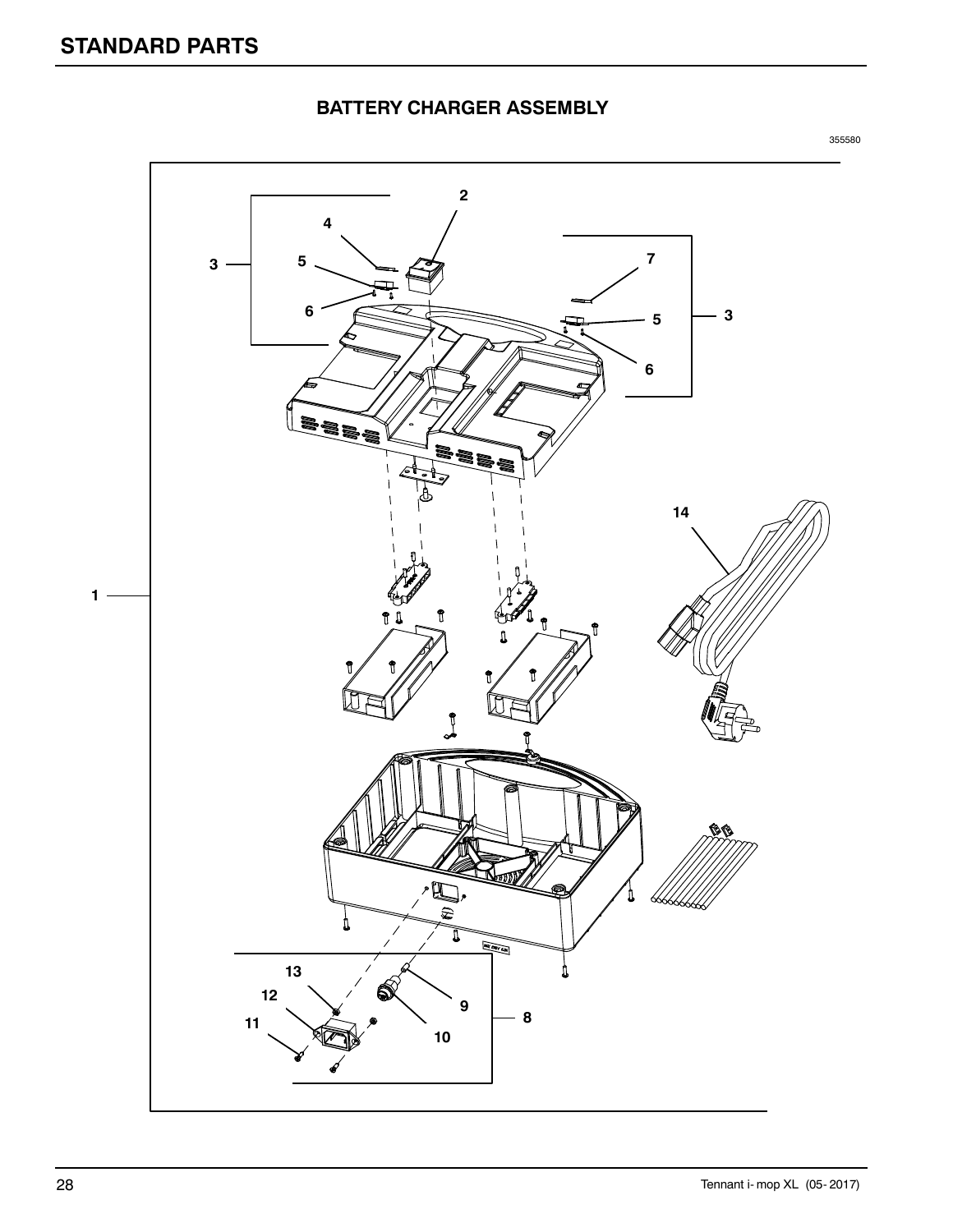|                           | Ref. | Part No. | <b>Serial Number</b> | <b>Description</b>                        | Qty. |
|---------------------------|------|----------|----------------------|-------------------------------------------|------|
| $\nabla$                  |      | 1232547  | (300000-             | Charger, Bat (3pin)                       |      |
| ▲                         | 2    | 1232564  | (300000-             | Switch, Chrgr                             |      |
| $\blacktriangle^{\nabla}$ | З    | 1232712  | (300000-             | Light, Voltage                            |      |
| ▲▲                        | 4    | N/A      | $(300000 -$          | Transparent Cover Voltage Display Right   |      |
| <b>AA</b>                 | 5.   | N/A      | (300000-             | <b>Voltage Display With Percentage</b>    |      |
| AA.                       | 6    | N/A      | (300000-             | Screw M2x5 Cross Head Self Tapping        | 4    |
| <b>AA</b>                 |      | N/A      | $(300000 -$          | Transparent Cover Voltage Display Left    |      |
| $\blacktriangle \nabla$   | 8    | 1232713  | (300000-             | Receptacle Kit, Chrgr                     |      |
| <b>AA</b>                 | 9    | N/A      | (300000-             | Fuse 6.3a                                 |      |
| <b>AA</b>                 | 10   | N/A      | (300000-             | Fuse 6.3a Base                            |      |
| <b>AA</b>                 | 11   | N/A      | $(300000 -$          | Countersunk Screw M3x15                   | っ    |
| <b>AA</b>                 | 12   | N/A      | $(300000 -$          | Recept Inlet 3p + Two Screw Holes Cb 3pin |      |
| <b>AA</b>                 | 13   | N/A      | $(300000 -$          | Nut M3 Nylon                              |      |
|                           | 14   | 1232546  | (300000-             | Cord, Power (UI 3 Pin)                    |      |

## **BATTERY CHARGER ASSEMBLY**

 $\nabla$  ASSEMBLY